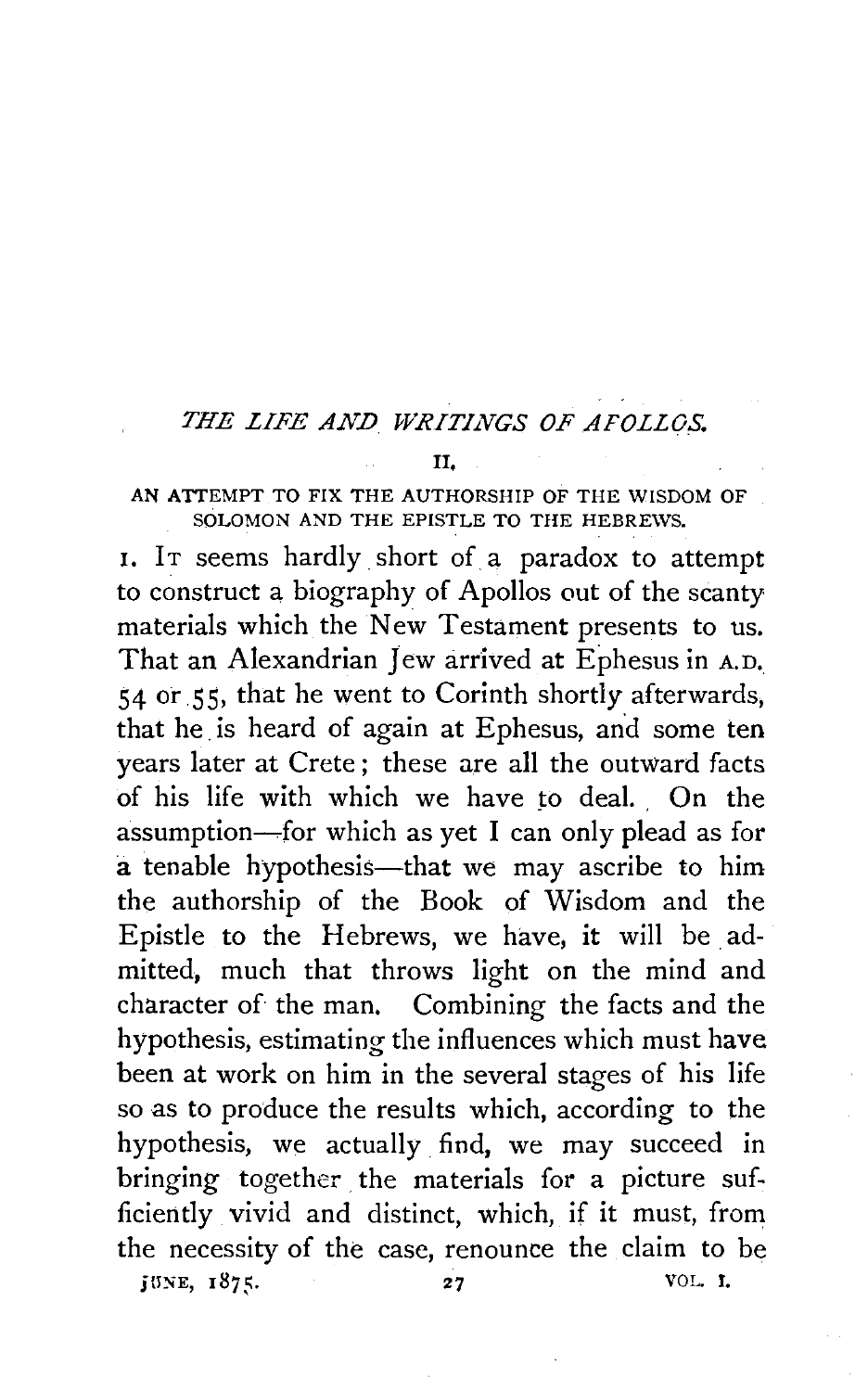received as absolutely historical, will yet serve to explain phenomena and bring them into their right relation to each other. An ideal biography, even if it were wholly fictitious, illustrating the progress by which an Alexandrian Jew was led to embrace the faith of Christ, so far as it represented the currents of thought which were then working on men's minds, would not, I trust, be altogether without interest.

2. We may at least assume without extravagance, at starting, that the teacher who was set by his admirers at Corinth on the same level as St. Paul could not have differed much from him as to age. Had there been any great difference in this respect, it would: have been, we may believe, in some way referred to by the historian who describes St. Paul as "a young man," or by the Apostle who dwells upon the "youth" of Timothy. Assuming St. Paul to have been between twenty-one and twenty-eight (the limits, according to Philo, of the age of the  $\chi$ veav( $\sigma$ Kos) at the death of Stephen, this would make him between forty-three and fifty at the time when the two names of Paul and Apollos are first brought into contact, and we shall therefore not be far wrong in fixing the birth of the latter as somewhere about A.D.  $12-19$ . A Jew born in Alexandria at that period would find himself living in the midst of a community of his own countrymen in a separate quarter of the city, and yet subject to the manifold influences of Greek culture. If he belonged to the class that set a high value on that culture, he would learn grammar and rhetoric from Greek teachers; he would become acquainted, at least, with the terms and main ideas of the forms of Greek philosophy then dominant;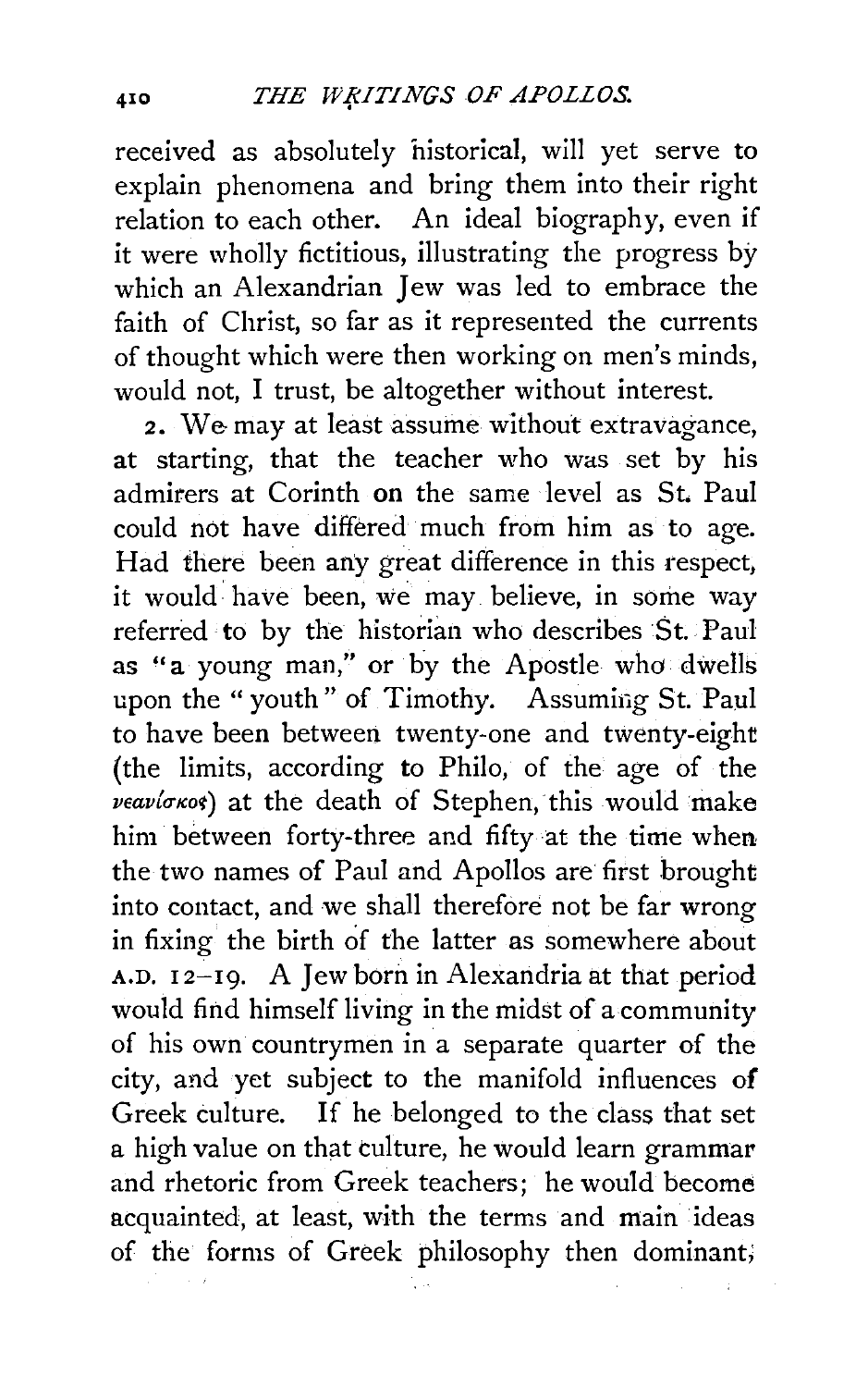and would read, at least, selected' portions of Greek. dramatists and poets. Even as a Jew, his education and his worship would differ materially from that of his brethren in Jerusalem. Though still exulting in the old name of Hebrew, the speech of his fathers would be comparatively strange to him. A few etymologies of proper names, more or less accurate, often glaringly inaccurate, would be impressed upon him by his teachers, and, in proportion to his ignorance of the language as a whole, would be treasured up, by him as precious. But when he read the Sacred Books of his fathers, it would be in what we have learnt to call the Version of the Seventy. . His ignorance of the speech of Palestine would render him unable to correct its numerous errors. It would keep' him also from studying the traditions· of the elders, the casuistic disputes of Pharisees .and Sadducees, 1of Hillel and of Shammai, in the schools of Jerusalem. The temple at Leontopolis would probably for him take the place of that at Jerusalem.

 $\cdot$  3. But pre-eminent among the influences at work on the mind of a young and thoughtful Alexandrian Jew at this period would be that of the teaching. of  $Phi^{-1}$ . We know but little of the personal history of that illustrious teacher, but it is clear that he must have been the leader of Jewish thought in that city, the fourider of a new school of interpretation. His position as brother of the *A labarches,* or magistrate of the city, indicates his social influence. The fact that he was chosen as delegate of the Jews on the occasion of the special mission to the Emperor Caius is evidence that he was regarded, more than any

1 Born, *circ.* B.C. 30 ; died, after A.D. 40.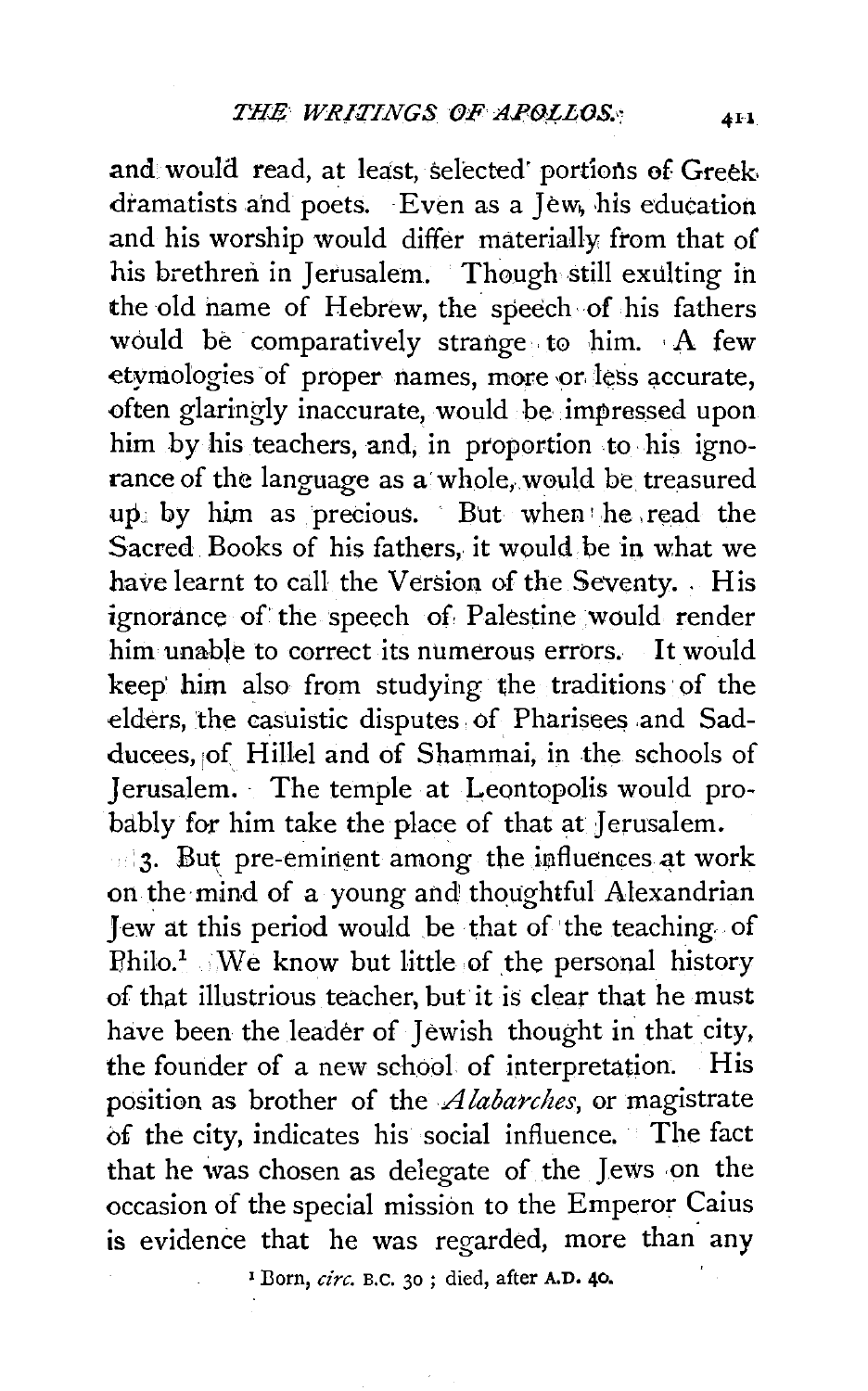other, as their acknowledged representative; that they looked on him as likely, through his Hellenic culture and persuasive eloquence, to obtain conces· sions where others would fail to obtain them. And we must acknowledge that the man was eloquent. His extant writings bear every mark of high elaboration. They appear to have been intended for delivery as lectures—the greater part of them as a continuous course of lectures on the Five Books of Moses. He was, so far, the forerunner of the great Masters of the Catechetical school, for which the Church of Alexandria was afterwards famous. Clement and Origen would hardly have been what they were if Philo had not preceded them. While Paul was sitting at the feet of Gamaliel, growing into the strictest Pharisaism) we . may think of Apollos as drinking in new knowledge and wider thoughts from the lips of Philo. Every page of the Sacred Records became full of new meanings. The arithmetic, geometry, astronomy of the Greeks were brought to bear upon the history of the Creation in Gen. i., till it was made to read like a page from the *Timaus* of Plato. The literal meaning disappears, and an allegory is found at every step. Paradise is no garden upon earth, but the supreme element ( $\tau\delta$   $\hat{\eta}\gamma\epsilon\mu\omega\nu\kappa\delta\nu$ ) of the soul; the trees, of which it was full, were the ten thousand thoughts that fill the mind of man; the tree of life was Godliness (θεοσεβεία), that of the knowledge of good and evil was the " neutral understanding" (ή φρόνησις ή μέση), which hovers on the border-land of vice and virtue. The serpent was but the symbol of pleasure, with its grovelling lusts, crawling on the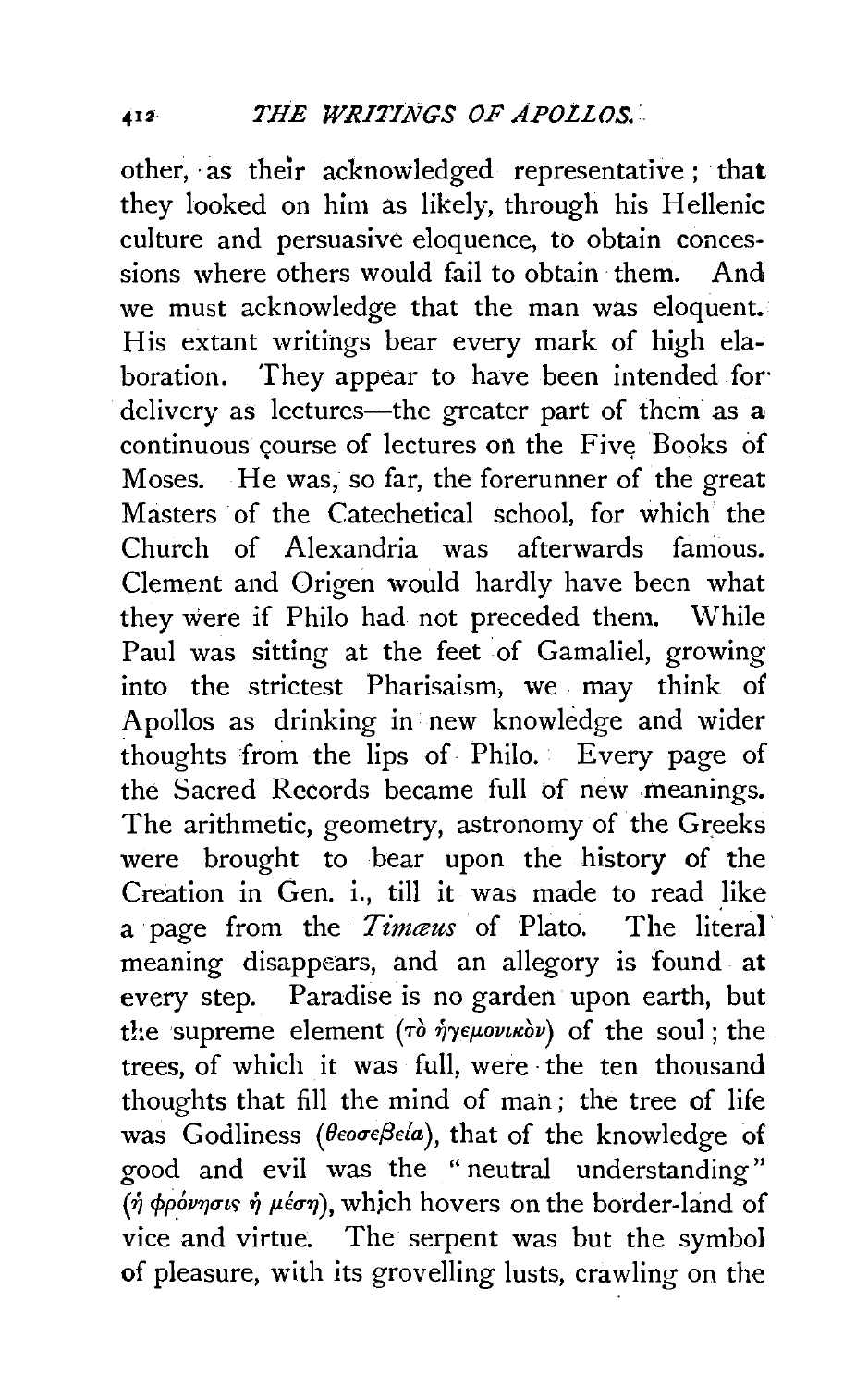ground and eating dirt. The.four rivers were but the four great virtues of the Greek schools,-Prudence, Temperance, Fortitude, Justice. With a winning eloquence, he leads his hearers on to these. and a thousand like interpretations, as that which would complete their training and raise them out of the state of children  $(\nu \dot{\eta} \pi \omega)$ , in which they had been governed by rule and precept taken in their literal meaning, to that of full-grown men ( $\tau \in \lambda \in \omega$ ), who were capable of a higher knowledge. It was obvious that this attempt to make the records of the remote past of the patriarchal age speak the thoughts of the schools of Greece involved the risk of the obliteration of what had been most characteristic in them. The Messianic hopes, which among the Jews of Palestine were growing into ever-clearer distinctness, were almost, if not altogether, absent from those of Alexandria. Of the high calling of the race of Israel, of their probable greatness in the future, Philo has something, though not much, to say; but the thought of a living personal Christ, even as a conquering king, does not come within the horizon of his vision. It is entirely absent even from his interpretation of the Protevangel of Gen. iii. Wisdom, and that a wisdom mainly after the Platonic or Stoic type, is with him the ideal at which man ought to aim, the supreme end of life.

4· We have already seen the extent to which the mind of him whom we assume to be the writer of the two books under review was influenced by this teaching,—how it shewed itself in his adhesion to the Greek Version of the Old Testament, in his allegorizing turn of thought, in his distinction between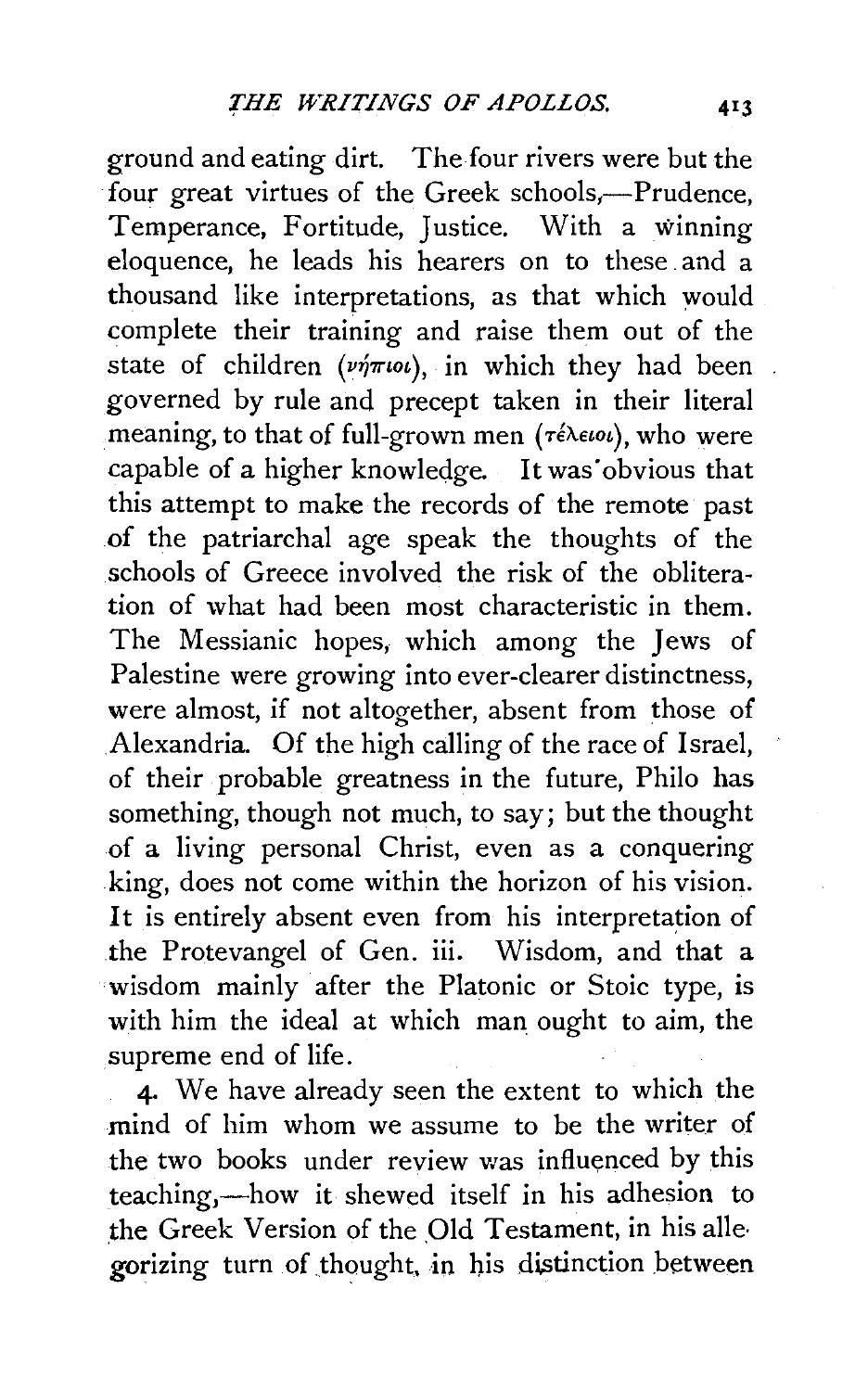elementary and advanced teaching, in the constant recurrence of words and phrases and · turns of thought which he who has once been under the spell of a sweet and subtle eloquence never entirely loses. And yet, while we read Philo, we feel, if I mistake not, with whatever admiration for his skill of speech, that his was not the teaching to satisfy a soul that was in very deed in earnest, and had felt the pressure of the world's evil and the conviction of its own sin. His well-rounded periods would be to such an one what the rhetorical morality of Cicero was to Augustine. They wanted the element of enthusiasm, of self-devotion. . Philo himself seems, indeed, to have felt this deficiency, and to have pointed to a higher standard than he had himself attained as that for more ardent minds to aim at. He speaks of the Therapeutæ and Essenes (those who gave themselves to the discipline that *heals* the soul) with a glowing fervour, as Grosseteste may have spoken to Roger Bacon of the followers of Frantis of Assisi. He describes their simple life : each dwelling in his cell or monastery (the first occurrence, I believe, of a word afterwards sofamous); their prayer at sunrise and at evening (comp. Wisd. xvi. 28); their study of the Sacred Writings; their simple and temperate meals; their ablutions and anointings; their Sabbath meetings in a common hall, in which men were separated from women; their antiphonal chants; their holy cheerfulness, and, above all, their way of studying the Sacred Books so as to find deeper meanings. beneath the allegory•of actual facts. Such a life, though not. as. Eusebius supposed, essentially Christian, was yet,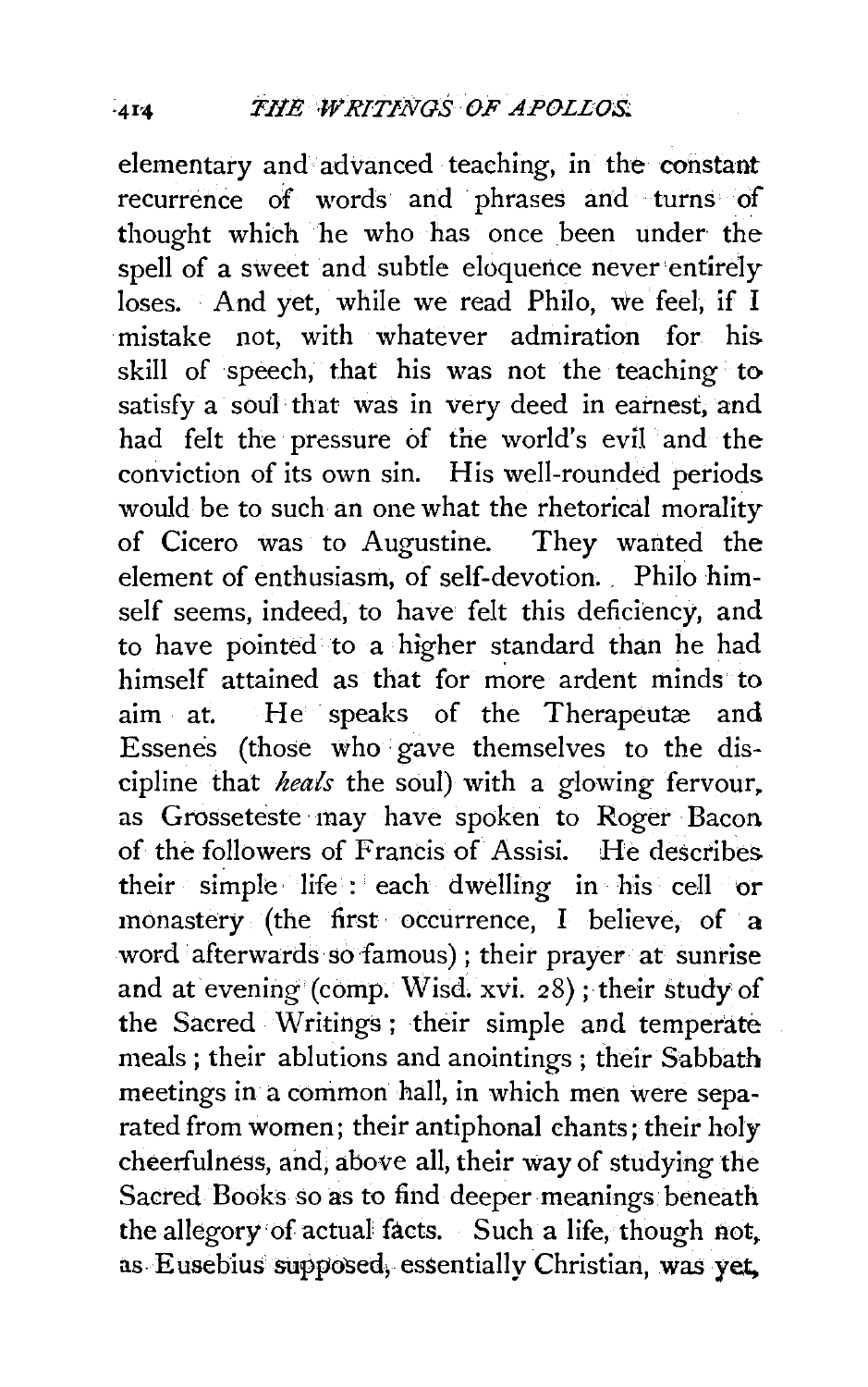like that of the Essenes in Palestine, a  $\pi a \iota \delta a \gamma \omega \gamma \delta s$  els *Xpunov-a* discipline preparing men for the reception of the higher truth and loftier standard of holiness. 5. A man such as we suppose Apollos to have been could hardly fail to be attracted by such a life, could hardly be under its influence (if he joined such a community) without some deepening of his spiritual being, some consciousness of the element in his own nature which rebelled against it, some struggle like that through which St. Paul passed when a bitter experience revealed to him that he had a baser self struggling with his higher mind and bringing him into captivity to the law of sin. But we must remember that an ascetic community of this kind could hardly fail, at the time of which we speak, to come; directly or indirectly, under influences of another kind. The reappearance, on the banks of the Jordan, of the old austere Nazarite life of the Baptist, the rules of action which he imposed on his disciples, his preaching of repentance and of baptism as the outward sign of forgiveness, could not fail to attract the attention of all communities of the Essene type in Palestine or elsewhere. I have elsewhere endeavoured to shew that the history of Manaen,<sup>1</sup> the foster-brother of Herod the Tetrarch, is probably an example of the influence thus widely exercised. 1 will assume, then, that the waves of the impulse thus given had spread as far as that community of Therapeutæ which I suppose Apollos to have joined, that he had there learned something of the new proclamation that had gone forth from the herald of 'the Kingdom-something of the death of that

<sup>1</sup>*Biblical Studies,* p. 376~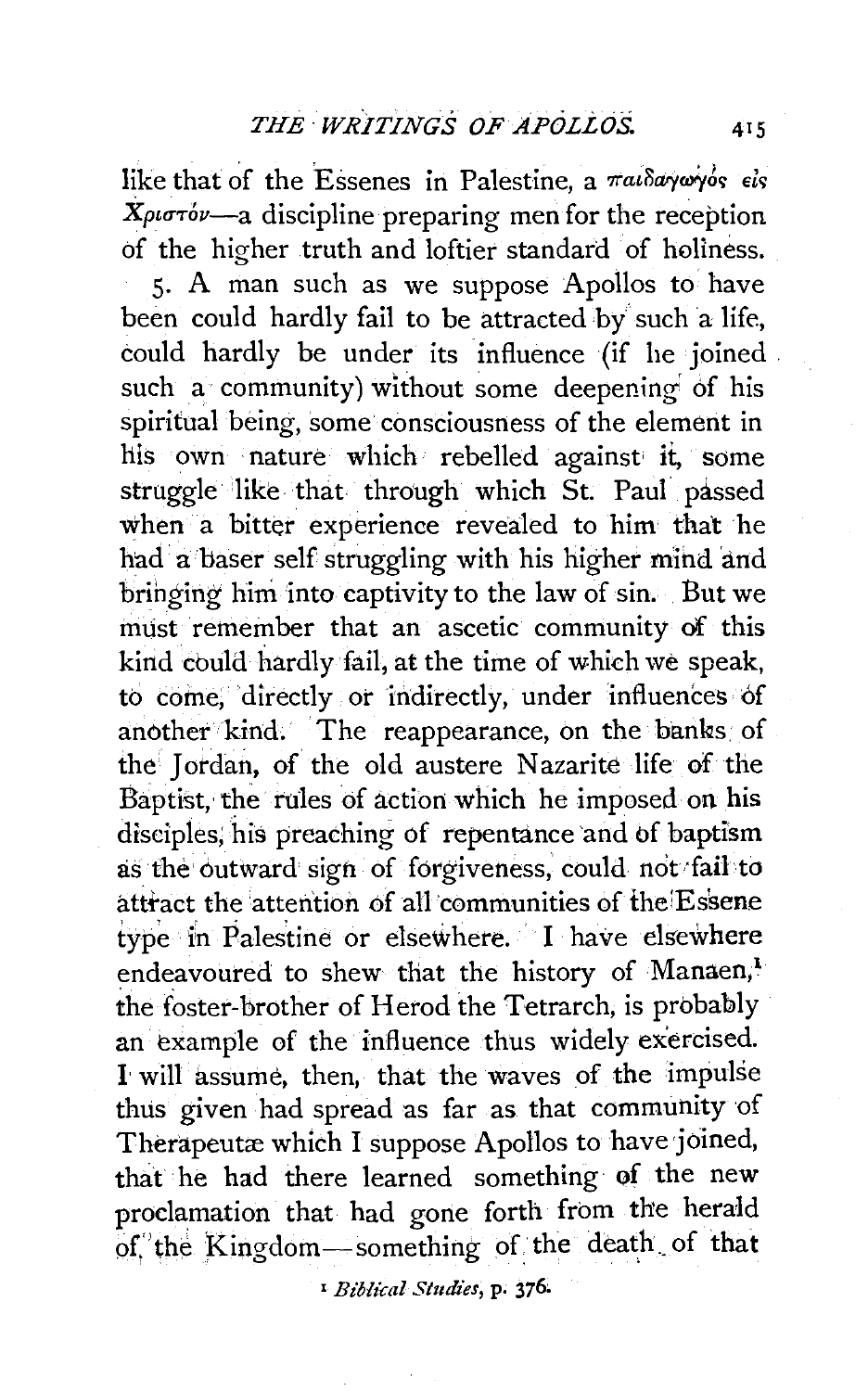herald, and of the Just One to whom he had pointed; of the incidents of brutal mockery and outrage which had marked the latter, of the new phrases which were beginning to gain ground among the disciples of both. At this stage of progress, before any distinct preaching of the Gospel of Christ had reached him, I believe the Wisdom of Solomon to have been written. The form of pseudonymous authorship, or, to speak more accurately, of dramatic personation, as a legitimate form of authorship, had, in the judgment of most modern critics, an illustrious precedent in the Book of Ecclesiastes, and d!d not bring with it the stigma of conscious dishonesty. One who felt that the half- Epicurean half- cynical tone which seems to predominate in the Confessions of the Preacher did but inadequately represent the teaching of the great sage of Israel, and who, with the glowing enthusiasm for virtue which Philo had inspired, wished to . shew that the wisdom which Solomon had taught was in harmony with that of those who stood highest among the sages of Greece, would be led, naturally enough, to take him as the mouthpiece through which to utter what he looked on as a message alike to Jew and Heathen.<sup>1</sup>

6. It remains to ask how far the book itself harmonizes with, or suggests, the main facts of this ideal biography. We have already seen that it bears throughout the traces of Alexandrian culture, that it reproduces to a large extent the thoughts and phraseology qf Philo. The scholar, like the master,

x It may be noted, as in some degree suggestive of the personation, that the Hebrew name by which Philo was known among his own countrymen is said to have· been Jedidiah, the name which the prophet Nathan gave to the historical Solomon. (2 Sam. xii. 25.)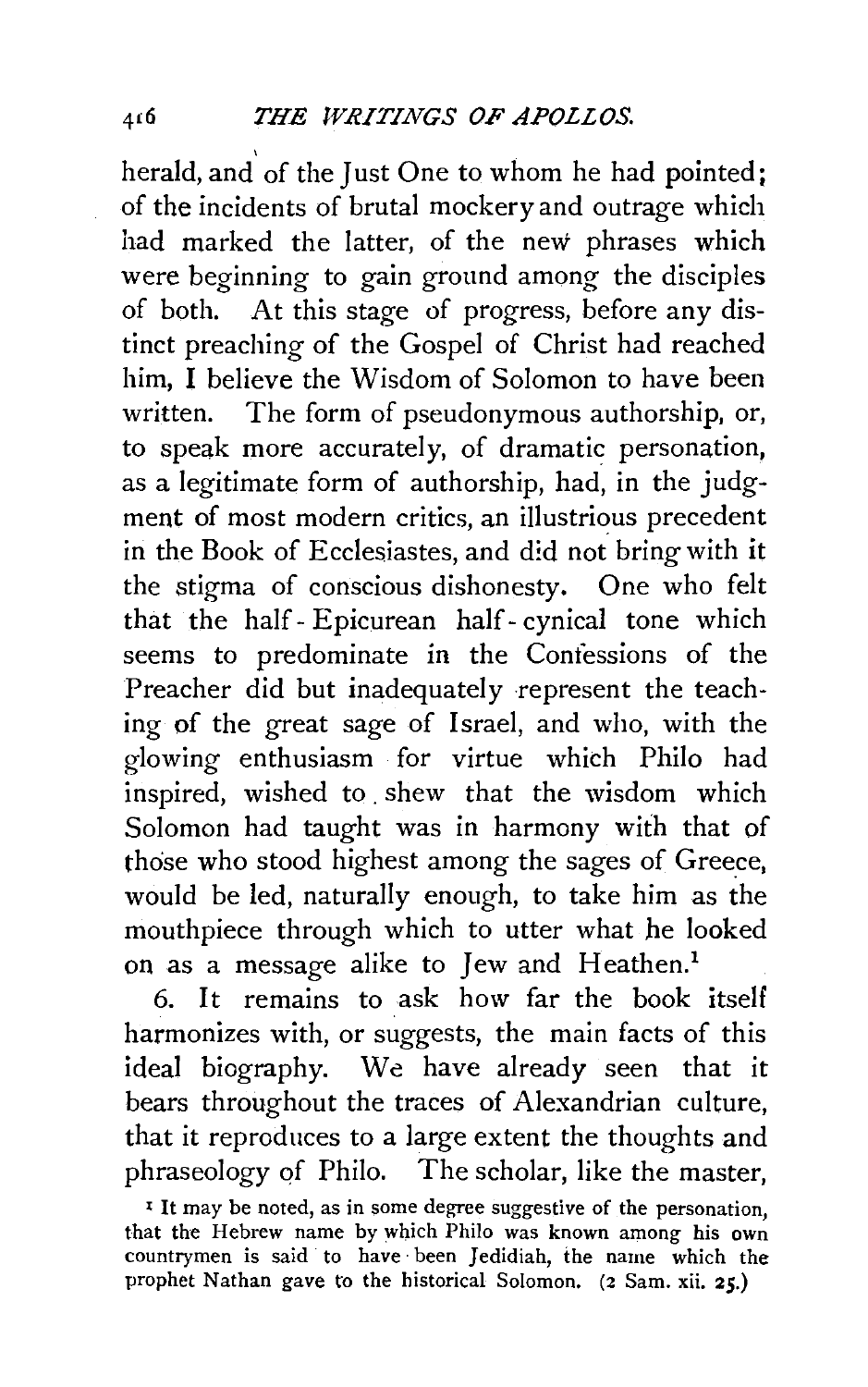dwells much on the workings of the Divine Providence *(llpovola);* on the excellence of wisdom; on the four great ethical virtues-Justice, Prudence, Fortitude, Temperance (viii.  $7$ ); on the energy of the Divine Logos as creative and almighty; on the mystical cosmic symbolism of the High Priest's vestments. He reproduces almost verbally the selfsame arguments on the folly of idolatry. And yet, if I mistake not, in spite of this resemblance, we feel as we read the Wisdom of Solomon that we are in contact with a more real writer. He is less elaborately rhetorical, less artificially ingenious in hunting out mystic meanings in plain facts, and spiritualizes rather than allegorizes history. Both in his treatment of the *A*<sub>o</sub><sup>*s*</sup>yos and of the Divine work of creation he Platonizes less than Philo. Still more is the influence of such higher teaching as I have assumed traceable in the new elements which appear in the work of the disciple. · Philo speaks much of Virtue ; but, after the manner of most of his Greek teachers, comparatively little of repentance. In the Book of Wisdom, on. the contrary, the thought of repentance is' prominent. The long-suffering of God in executing judgment by little and little gave men a " place of *repentance*" (τόπος μετανοίας) (xii. 10). His judgments taught his children to be of a good hope that He gave "repentance for sins" (xii. 19). Philo sees in the serpent of the history of the Fall a symbol of pleasure, and in the sentence of death the loss of the higher life of the intellect, and says nothing of a personal tempter. The Wisdom of Solomon, tracing the evil to its source, affirms that it was " by envy of the devil that death entered into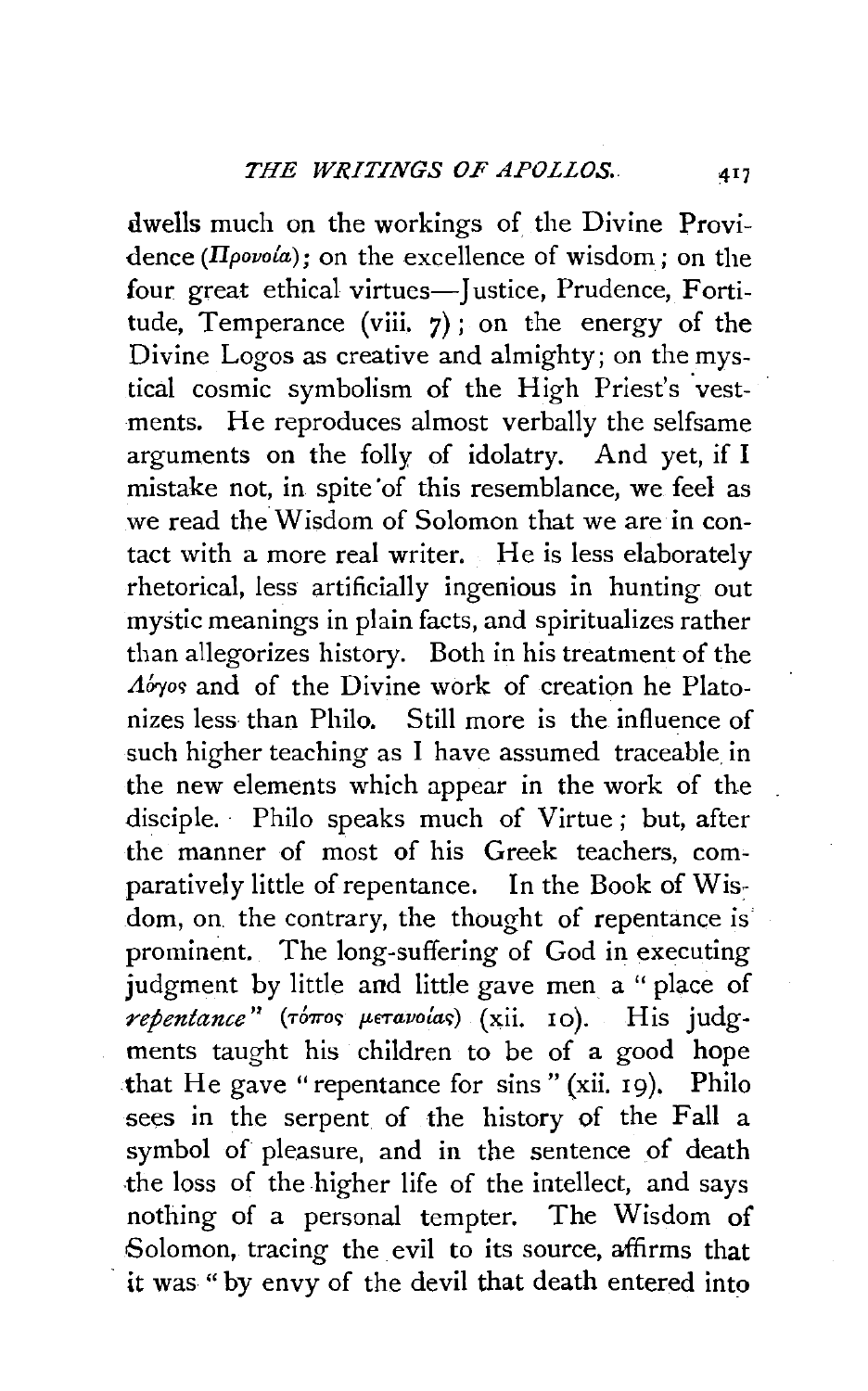the world" (ii. 24). So, too, we may note the prominence of words and phrases which ultimately came to have a definite significance in the life of Christians, and which, even in their less definite state, were signs of an advance upon the theology of the Alexandrian lecture-room. "Grace and mercy" (the χάρις και έλεος of the Pastoral Epistles) "are with the elect of God" (iii. 9; iv. 15). There is a Holv Spirit, that guides and teaches men  $(i, 5)$ , sent from on high, the gift of God (ix. 17). So the righteous. sufferer is shewn the "kingdom of  $God" (x. 10)$ . The misery of evil-doers is that they know not " the way of the Lord."  $(v, 7)$ , nor " the mysteries of God" (ii. 22). He sees in 'the brazen serpent a symbol of salvation, a memorial ( $\frac{dv\omega\mu}{v\pi}$ of the commandment: ''He who· turned to it was not saved by the thing which he saw, but by thee, that art the Saviour of all"  $(xvi. 7)$ . Above all, there is the thought of the Fatherhood of God as loving, correcting, chastising  $(xi, g-r1)$ ; the vivid portraiture of the righteous sufferer, so strangely like the great Pattern and Representative. of all such sufferers ( $ii$ . 12-20). There are not wanting, however, yet more distinct traces of the influence of the ascetic teaching of the Therapeutæ upon the writer of this book. The very word which gave them their name, and which was almost as technical a term among them as "entering on religion," in the sense of joining  $a$ monastic order, was in the speech of mediaval Christendom, is used by  $\lim_{n \to \infty}$  Wisdom delivered from pain those that attended on her" (*Tous θεραπεύσαντας auThu*) (x. 9). The thought which Philo ascribes to them; that they led lives of celibacy,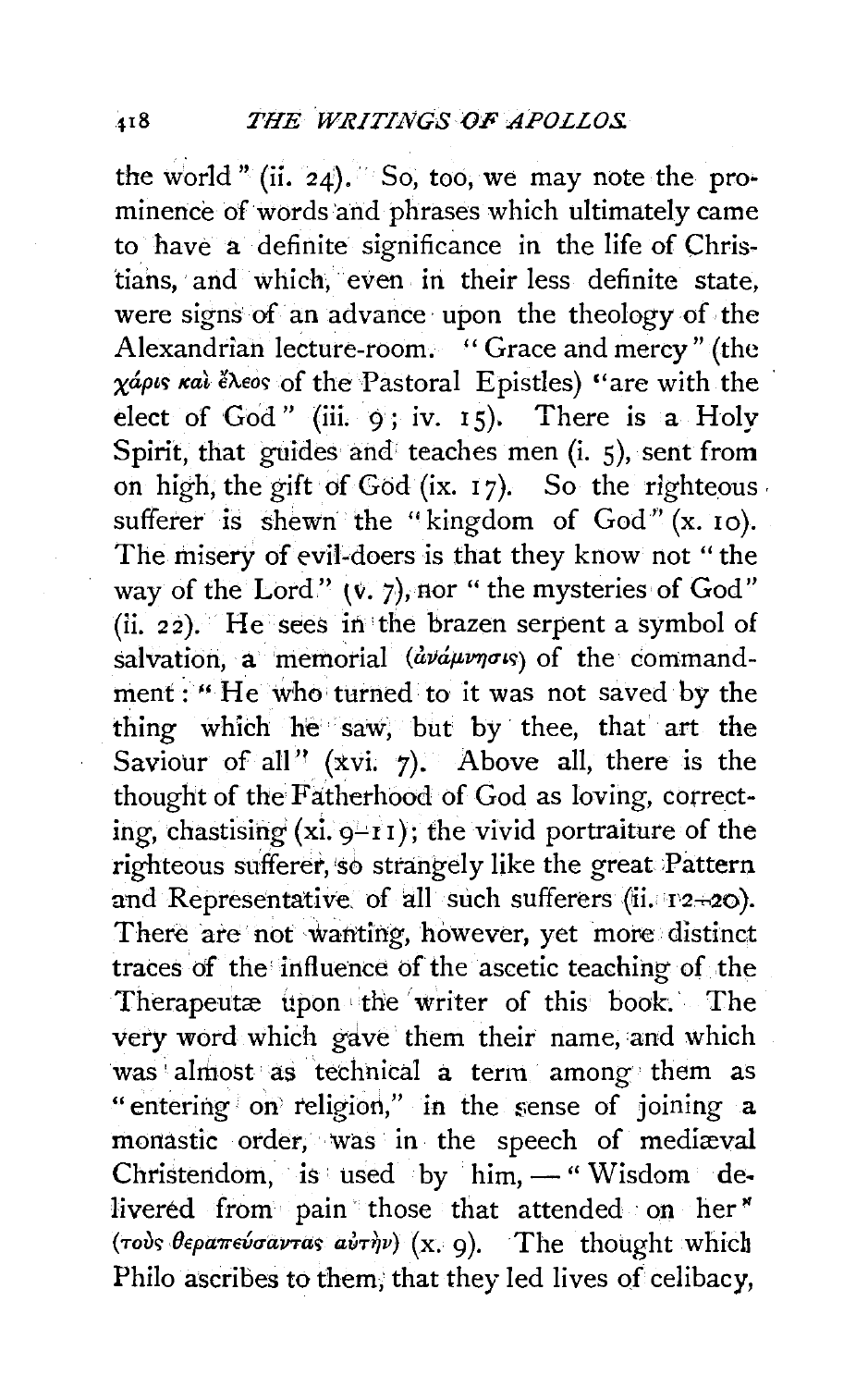not by constraint, or as deeming marriage to be impure, but as seeking immortal rather than mortal offspring, *i. e.,* the holy thoughts which each soul can produce by itself when the Divine light of the Father has been sown in it *(de Vit. Cont. p. 616)*, is precisely that to which the writer of the Book of Wisdom gives a conspicuous place. " Blessed is the barren that is undefiled: . . . . she shall have fruit in the visitation of souls" (iii. I 3). " Better it is to have no children and to have virtue : for the memorial thereqf is immortal : because it is known with God and with men " (iii. I).

7. Lastly I would call attention to what seems to me the abrupt conclusion of the treatise. The writer appears to. have entered on a survey of the history of Israeh works it up to a certain point with an elaborate and rhetorical fulness, and then suddenly stops short. It is as though some change had come over the colour of his thoughts, as though some new conviction had pointed to a new plan of work, and had led him to. leave his task unfinished. Is it altogether a wild conjecture that that new impulse came from the knowledge that "the way of the Lord" had been revealed in the form of a special call to repentance, and that it was his work now to be among the preachers of that repentance, who were thus to prepare the way ?

8. And so we pass to that which is at least a definite and tangible fact,—the first appearance of Apollos as a worker in the Church of Christ. He then appears as " a certain Jew of Alexandria: an eloquent man and mighty in the Scriptures, instructed in the. way of, the Lord; fervent in the spirit, speak-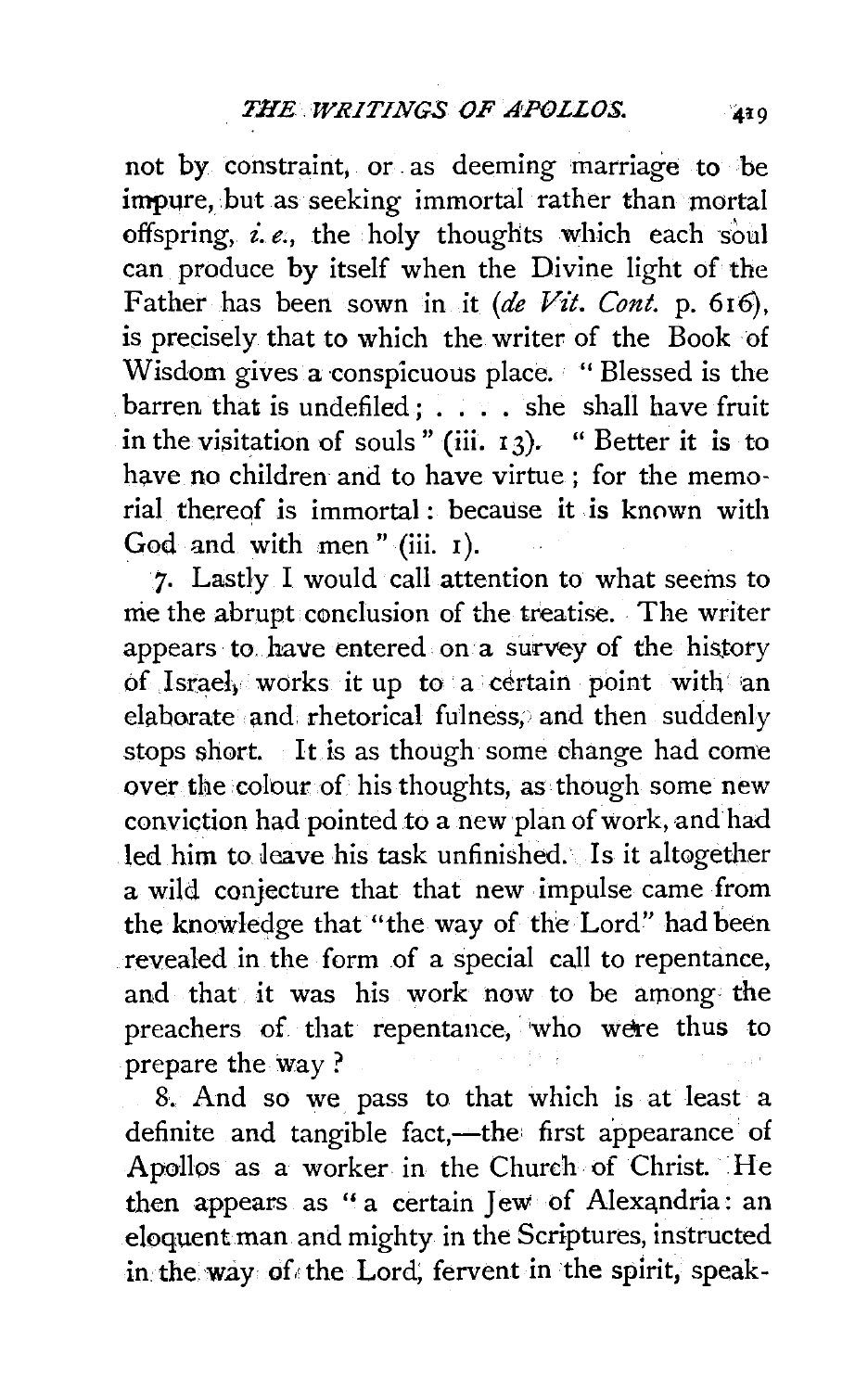ing and teaching diligently the things of the Lord," and yet as "knowing only the baptism of John" (Acts xviii. 24). Let us remember what that last limitation implies. It means nothing less than that he to whom it referred had never been in fellowship with the Church of Christ since the new life which came upon it on the day of Pentecost-had no share in the gift of the Spirit, knew nothing of the faith in Christ crucified as the ground of hope, nothing even of the fact of Christ's resurrection. He came simply, as the Baptist had come, as a preacher of repentance, with a high standard of righteousness, and an earnest eloquence in enforcing it. The " things of the Lord" must be taken, like " the way of the Lord," in their widest sense. They . may· have been what the writer of the Epistle to the Hebrews calls "the first principles of the doctrine of Christ" (note the Alexandrian tone of the phrase, resembling what we find both in Philo and the Book of Wisdom,  $-r\hat{a}$   $\sigma\tau o \nu \gamma \epsilon \hat{i} a \tau \hat{n} \gamma$ s  $\frac{\partial \rho \mathbf{y}_{\hat{\eta}s}}{\partial \mathbf{x}}$ , but they did not include even the outlines of the Church's distinctive creed. And so Aquila and Priscilla, when they heard him speak boldly in the synagogue, " took him and expounded unto him the way of God more perfectly." We are not told what brought this Alexandrian Jew to Ephesus, nor do I pretend that even the view which I maintain throws much light, if any, upon that question. All that can be said is, that Ephesus seems in some way or other to have been the scene, probably at an earlier date, of a mission-work of the same character. St. Paul, on his return to that city a few months later. finds there certain disciples who had been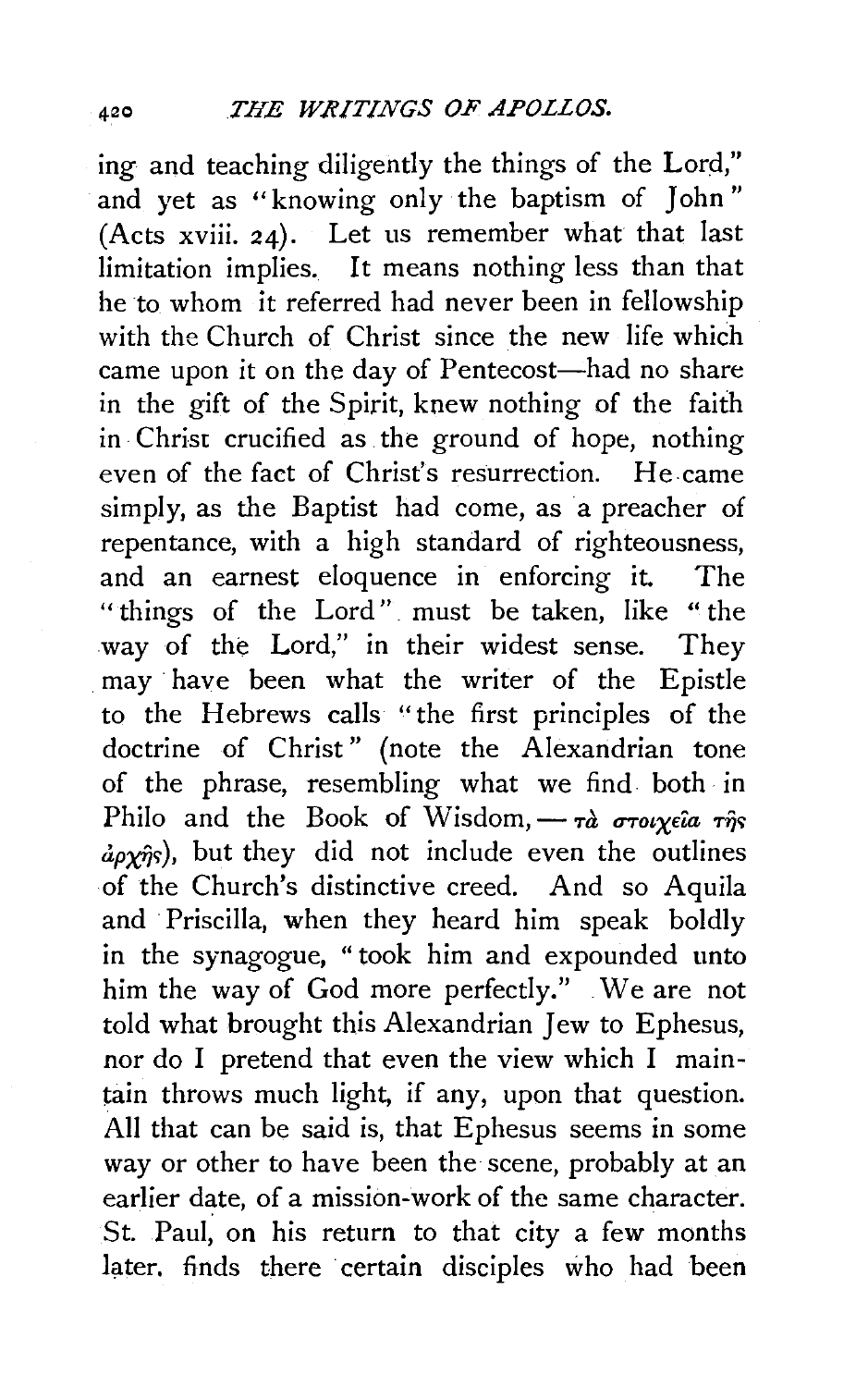baptized only unto John's baptism-who had" not so much as heard whether there was any Holy Ghost" bestowed as the gift of God on those who had believed in Christ. (Acts xix. 2.) The Apostle knew them, it would seem, by their looks or manner of life, by their Essene-like austerity, perhaps by their gloom and depression, perhaps by their' holding aloof from the meetings of other disciples. These may, of course, have been among the fruits of the work of Apollos as a preacher; but it seems hardly probable, on that assumption, that their teacher would not have imparted to them the higher knowledge to which he had himself been led; and I incline, therefore, to the belief that we may see in them an independent instance of the wide -spread effect of the preaching of the Baptist. The report that such a work was going on at Ephesus may possibly have reached the Therapeutæ of Egypt, at the time when Apollos was passing through the first stage of conviction, and hence determined the direction of his steps on his first entrance on his new work.

9. In any case, the teaching of Aquila and Priscilla was to him what that of the unnamed monk at Erfurt was to Luther, what that of William Law was to Wesley, They "expounded to him the way of God more perfectly," and that way of God (note the connection of the phrase with the term of  $\tau\hat{\eta}s$  $oδoθ$  - " those of the way," - as a synonym for believers in Christ) was, in the nature of things, essentially Pauline. Justification by' faith in Christ, the death of Christ as a sacrifice for sin, the Messiahship of Jesus, as proved by the correspondence of his life and death with prophecies and types,—this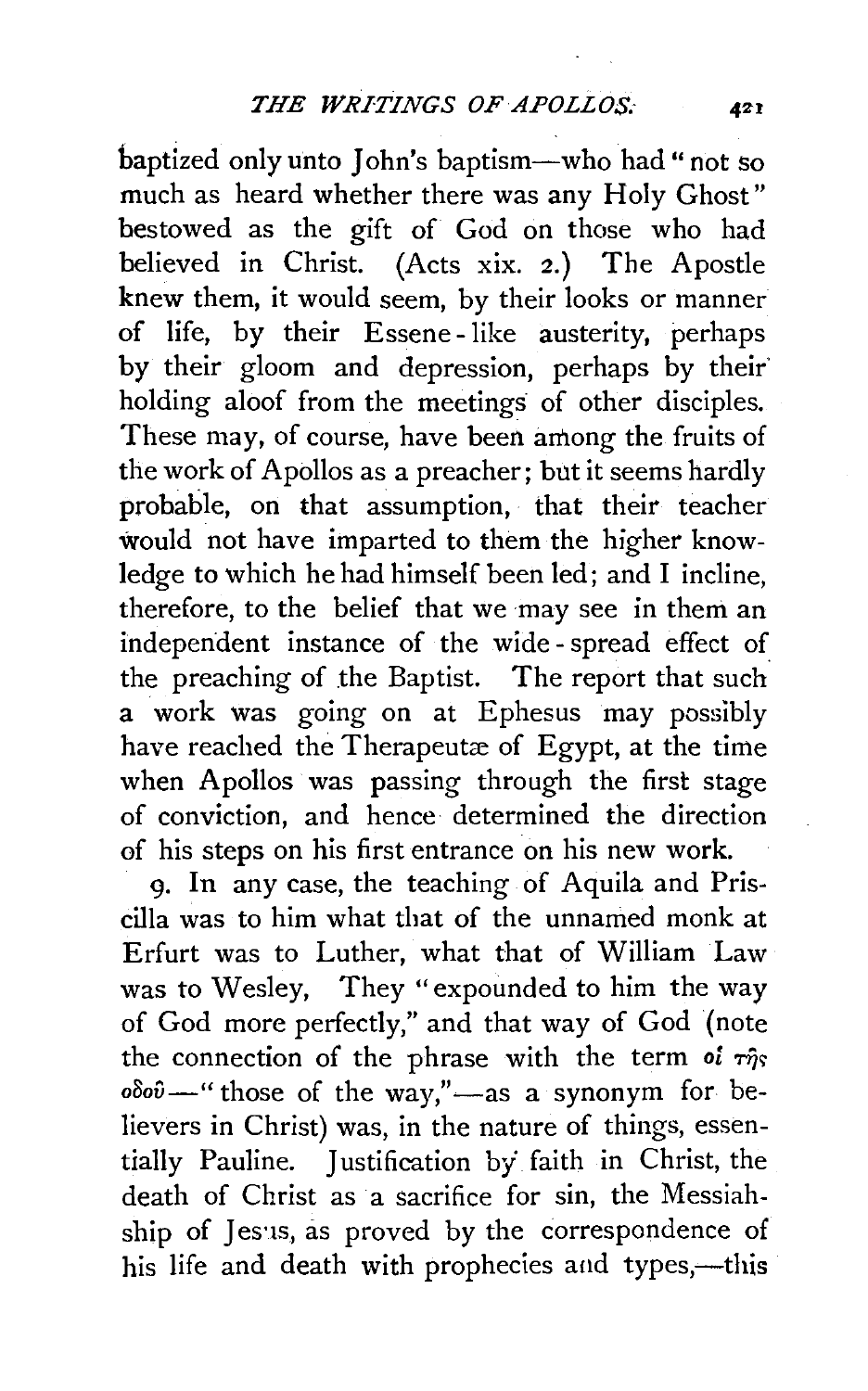was what they, the fellow-workers and friends of Paul, must of necessity have imparted to him. And they found in him an apt and ready hearer. They recognized in him one who was qualified to carry on to completion the work which St. Paul had begun, and they. sent him to Corinth with letters of commendation, in the assurance that Greeks and Jews there would appreciate the eloquence which he had gained by his Alexandrian culture. And they were not disappointed. He "helped them much that had believed through grace, and mightily convinced the Jews, and that publicly, shewing by the Scriptures that Jesus was the Christ," taking, *i.e.*, the very line which was afterwards taken, more exhaustively than in any other portion; of the New Testament, in the Epistle to the Hebrews.

10. Of the effect of his work at Corinth, and of its. probable connection with the reputation previously gained by the work which I ascribe to him,  $\lambda$  have already in part spoken. It is obvious that those. who followed him and made him, against his will, the leader of a party, did so on the ground of his higher wisdom and more persuasive eloquence. They liked the composite words, the ring and rhythm of Alexandrian periods, the assonance which emphasizes so many passages in the Wisdom of Solomon, and not a few in the Epistle to the Hebrews.<sup>1</sup> St.

<sup>I</sup> I give the following instances from both Books: I. Compound or new words. (A) Book of Wisdom: Υπέρμαχος (x. 20); πολυχρόνιος (ii. 10);  $\pi$ oλύφροντις (ix. 15);  $\pi$ aντοδύναμος (vii. 23);  $\pi$ aντε $\pi$ ίσκοπος (vii. 23);  $\pi \rho \omega \tau$ όπλαστος (vii. I, 10) ; άδελφοκτόνος (x. 3) ; γενεσιουργός (xiii. 5) ;  $\nu$ ηπιοκτόνος (xi. 7); τεκνοφόνος (x. 14, 23); γενεσιάρχης (xiii. 3); κακόμοχθος (xv. 8) ; βραχυτελής (xv. 9) ; μετακιρνάσθαι (xvi. 21). (B) Hebrews : uισθαποδοσία (ii. 2); σαββατισμός (iv. 10); μετριοπαθείν (v. 2); δυσερμήνευτος (v. 11);  $d$ νασταυρούντας (vi. 6); πληροφορία (vi. 10);  $d\mu$ ετάθετος (vi. 18);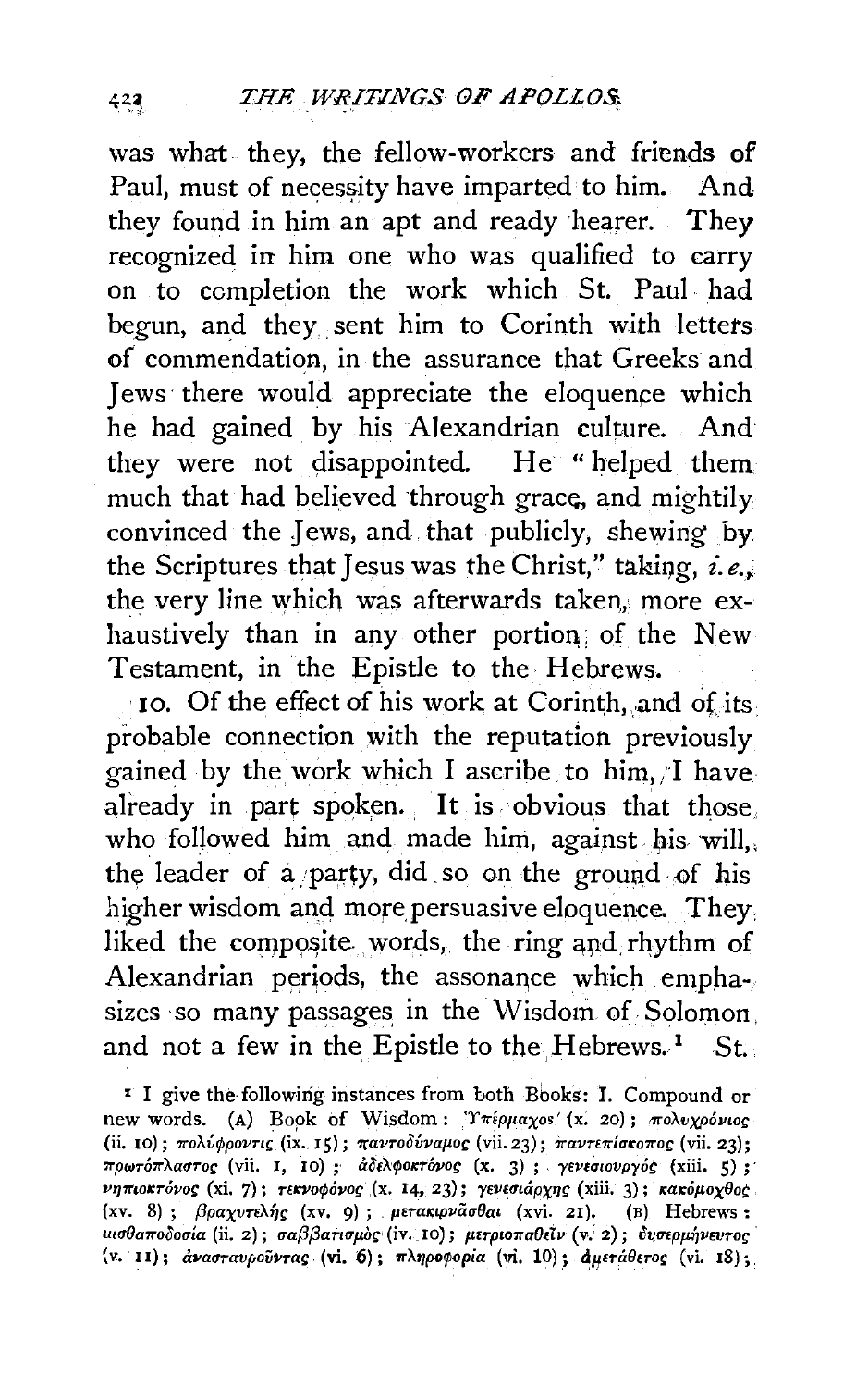Paul does not quarrel with his work, does not charge him with any denial or distortion of the Truth; he is content to see in him one who watered where he had planted. who raised the superstructure where he had laid the foundation. He implies, in his allusive manner, that he was quite sure that he himself, as a wise master-builder, had laid the one only foundation,—that he was not equally sure that the superstructure might not contain wood, hay, stubble, as well as the gold, silver, and precious stone which would bear the test of the fire of the great day. . As, both metaphors were essentially Philonian (pp. 13,  $365$ ), not less than that of the milk; for babes and the strong meat of wisdom for the full grown man  $(p, 39)$ , it is probable that in all three there is a latent reference to phrases. that had been used by

γενεαλογούμενος (vii. 6); μεγαλωσύνη (viii. 1); αντίτυπα (ix. 24); μίσθαποδότης (xi, 6);  $\dot{a}v\alpha\lambda$ oyio $a\sigma\theta\epsilon$  (xii; 3); aiµar $\epsilon\kappa\chi v\sigma i\alpha$  (jx. 22);  $\pi\alpha\nu\eta\gamma v\iota$ c (xii; 23); χρηματίτοντα (xii. 25); ασάλευτος (xii. 28); αφιλάργυρος (xiii. 5). II. Assonance and oxymoron. (A) Book of Wisd'om: Παροδεύσω-συνοδεύσω (vi. 22); εύμαθῶς--εύπρεπῶς (xiii. II); στενοχωριαν--στεναζοντες (v. 3); ποταμοίάποτόμως (v. 23); μύσους—μύστας (xii. 6); προσδοσια--προσδοκία (xvii. 12):  $i\partial_t$ άς αϊδιότητος, or ιδιότητος (ii. 23), κ. τ. λ. (B) Hebrews: πολύαερως και  $\pi$ ολυτρόπως (i. 1); παράβασις και παρακοή (ii. 2); δι'όν τα παντα καί δι'όυ  $\tau$ ά πάντα (ii. 10); πειρασθείς-τοις πειραζομένοις (ii. 18); έμαθεν άφ' ὦν έπαθεν (v. 8); καλού τε και κακού (v. 14); ανακαινιζειν-ανασταυρούντας (vi; 6) f  $\delta$ ιακονήσαντες και διακονούντες (vi. 10); απάτωρ--αμήτωρ (vii. 3); μετέσχηκεν  $-\pi$ ροσέσχηκεν (vii. 13); άσθενες και άνωφελες (vii. 18); βρώμασι και πόμασι (ix.  $10$ );  $\delta \alpha \theta \eta \kappa \eta$  -  $\delta \alpha \theta \epsilon \mu \epsilon \nu \omega$  (ix:  $16)$ ;  $\tau \omega \nu$   $\delta \pi \alpha \rho \chi \delta \nu \tau \omega \nu$  -  $\delta \pi \alpha \rho \xi \nu \chi$  (x. 34); μετετέθη—μετέθηκεν—μεταθέσεως (xi. 5); άόρατον ὼς φρῶν (xi. 27); εξ άναστάσεως  $-$ κρείττονος άναστάσεως (xi. 34). I might add (III.), as common to both bboks, the rhetorical use of a series of adjectives or verbs without *a:*  conjunction, of which we have examples in Wisd., viji. 22, 23; xiv. 25; Heb. vii. 26; xi. 33, 34, 37. In this respect both follow, *haud passibus aquis,* in the footsteps of Philo, and neither attains to. the 'stancfard of the portentous phenomenon, exhibited by him, of  $a$  sentence of  $147$ adjectives thus strung one after another. It is obvious that these resemblances in style take their place, with almost as much force as those in actual words and phrases, among the evidence for identity of authorship.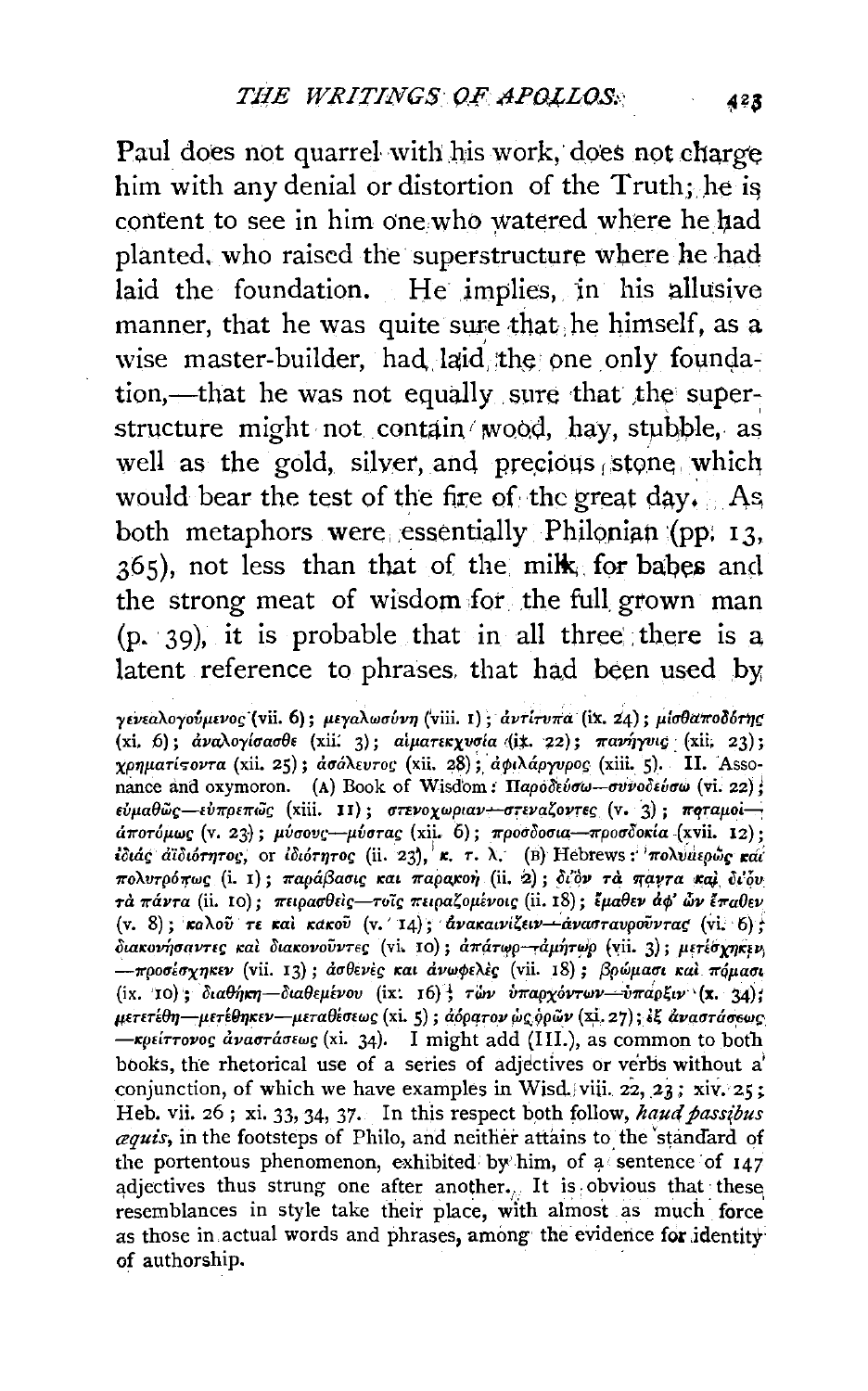Apollos and had been taken up and echoed by his followers.

We gather, indeed, from the very Epistle which thus tells of the nature of his work, and of the peril which it brought with it, that Apollos was no willing sharer in the position forced upon him by his admirers. He had withdrawn from Corinth, probably with " letters of commendation" from that Church (2 Cor. iii. 1), like those which he had brought with him, and had returned to the scene of his former labours at Ephesus. He was with St. Paul in that city at the time when the Epistle was written, and the few words in which he is mentioned (r Cor. xvi. 12) bring out with wonderful clearness the reciprocated confidence of the two teachers,—the absence of jealousy in the one, of ambition in the other. The Apostle wishes the eloquent preacher to go back to Corinth and continue his work there. Apollos decides not to go, lest he might in any way countenance the partizanship of his followers. The humility which was shewn when the Alexandrian scholar, with all his fame for wisdom, sat at the feet of the tent-maker of Pontus to learn a wisdom higher than his own, had been strengthened by his experience of the spiritual life into which he had been led, and he is content to efface himself, rather than appear even as the rival of the great Apostle.

11. I venture to think with Alford, on the hypothesis that Apollos was the writer of the Epistle to the Hebrews, that we have in this self-suppression an explanation of the absence from that Epistle of the name of the writer at least as satisfactory as any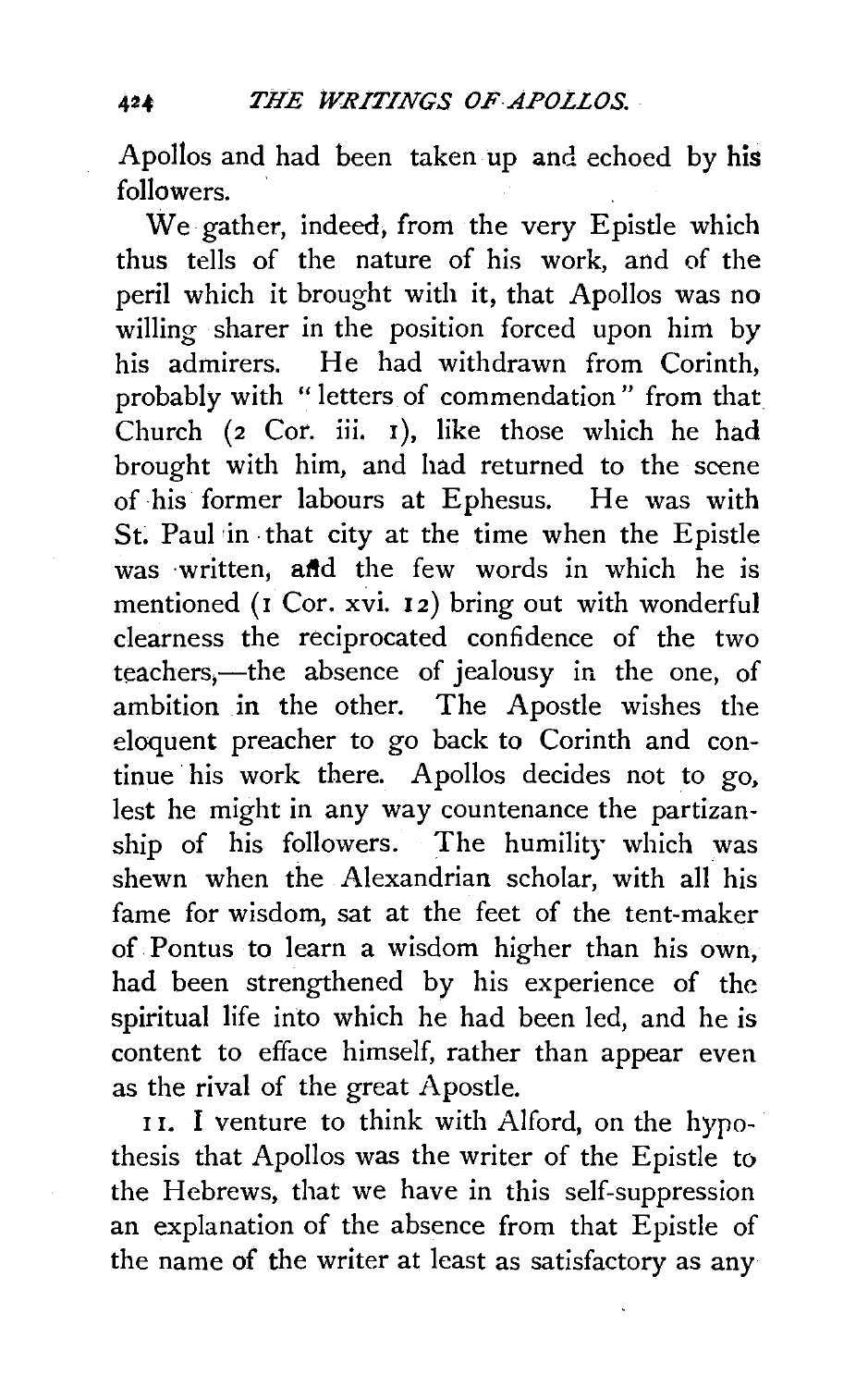of those which have been given on the assumption that St. Paul, who had proclaimed that his signature was the token in every Epistle  $(2$  Thess. iii. 17), made this an exception to the rule, and for once wrote anonymously, and in a style utterly unlike that which he habitually used. The earlier treatise had been anonymous, *so* also should be the latter. Apollos was content, now as before, to sacrifice praise and fame rather than incur the risk of once more being set up as the leader of a school against the Master whom he honoured. There was a truer immortality to be obtained, a more everlasting memorial to be left behind him, than that after which he had once passionately thirsted (Wisd. viii.  $13$ ). I see in this, also, the solution of what would otherwise be a somewhat difficult problem. If there is any one Epistle in which, from its treatment of the higher mysteries of faith, we should have expected stress to be laid on the attainment of wisdom, it would have been this to the Hebrews. And yet, singularly enough, that word, in all its forms, is conspicuously absent from it. It is as though the writer deliberately turned away from it, even when, as in vi.  $I-4$ , it lay directly in his path, lest it should prove once more a stumbling-block to himself and others.

<sup>I</sup>*2.* The solitary notice of Apollos after his second departure from Ephesus (Tit. iii. I 3), has been already referred to as indicating the nature of the feelings with which St. Paul, almost at the close of his career, regarded him. It is not unsuggestive, however, from another point of view, in connection with his life and labours. " Bring Zenas, the lawyer, and Apollos on their journey diligently, that nothing  $VOL. I. 28$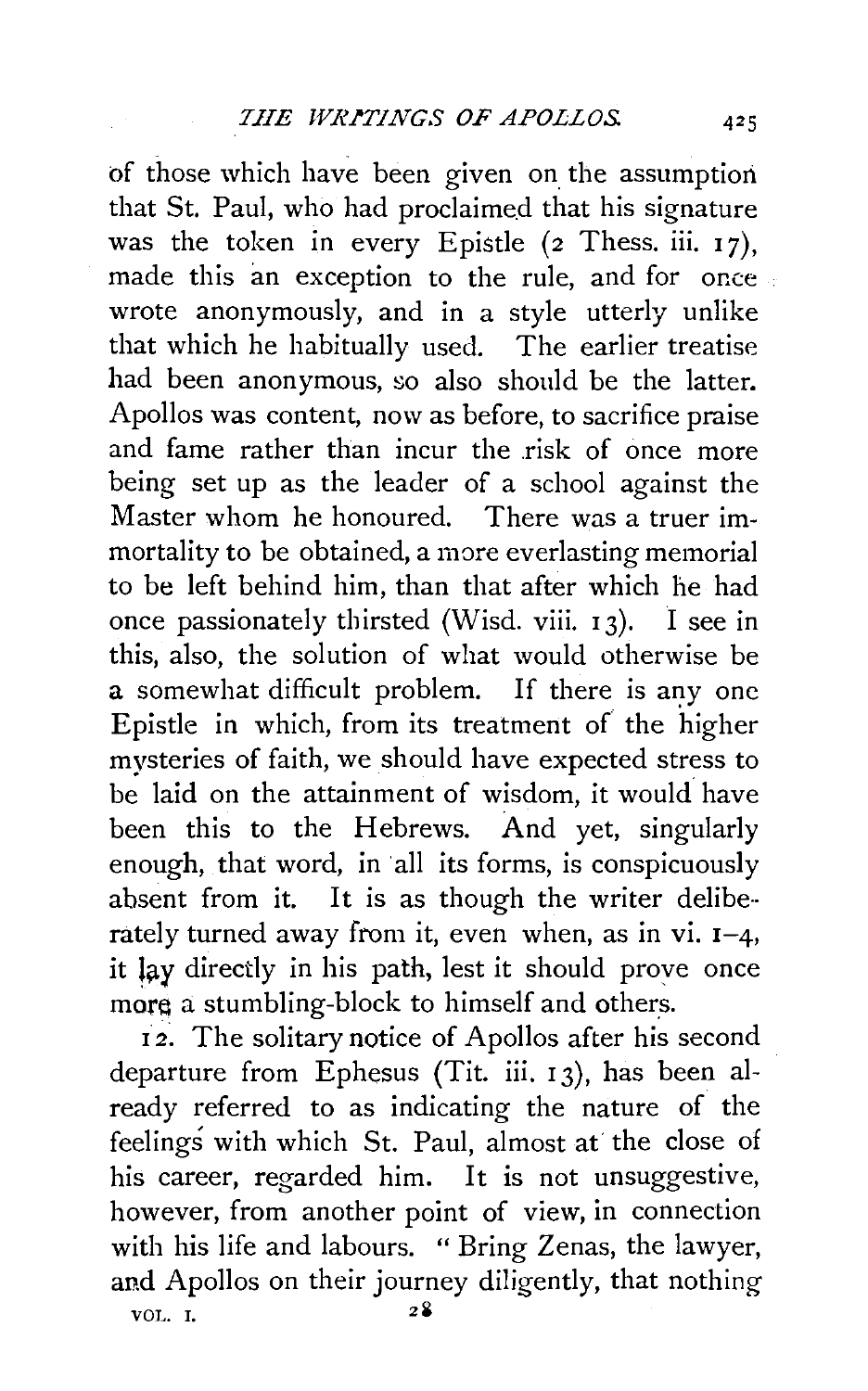may be wanting to them." Of the man who is here named as his companion in travel and fellow-labourer we find absolutely nothing beyond this isolated mention of his name. But the fact that we find Apollos in his company is not without significance in its bearing on our main argument. The term " lawyer" must obviously be taken, with hardly the shadow of a doubt, in the sense in which it is used in the Gospels, as denoting a sub-section of the class of Scribes. It was a " lawyer" who, in his admiration of the answers which our Lord had given to the Pharisees and Sadducees, put the testing question, "Which is the great commandment of the Law?" (Matt. xxii. 35.) It was against the -" lawyers," as distinct in some way from Pharisees and Scribes, that our Lord uttered a special woe, as "having taken away the key of knowledge" (Luke ix. 52). So far as I know, the word was used by the Jews only or chiefly of the Scribes of Jerusalem, and would seem to have described those who, in contradistinction to the Pharisees and Scribes of their schools, with their reverence for the traditions of the Elders, dwelt much, if not exclusively, on the Law  $(including, perhaps, the Mishna)$  and on those hidden treasures of the House of the Interpreter to which the words "key of knowledge" manifestly pointed. Of some at least of these we know that they acknowledged that the Prophet of Nazareth had proclaimed an eternal Truth-that the love of God and man was "more than all whole burnt-offerings and sacrifices," that they were " not far from the kingdom of God " (Mark xii.  $32-34$ ). With one of these, then, converted and believing in Christ, known, as the article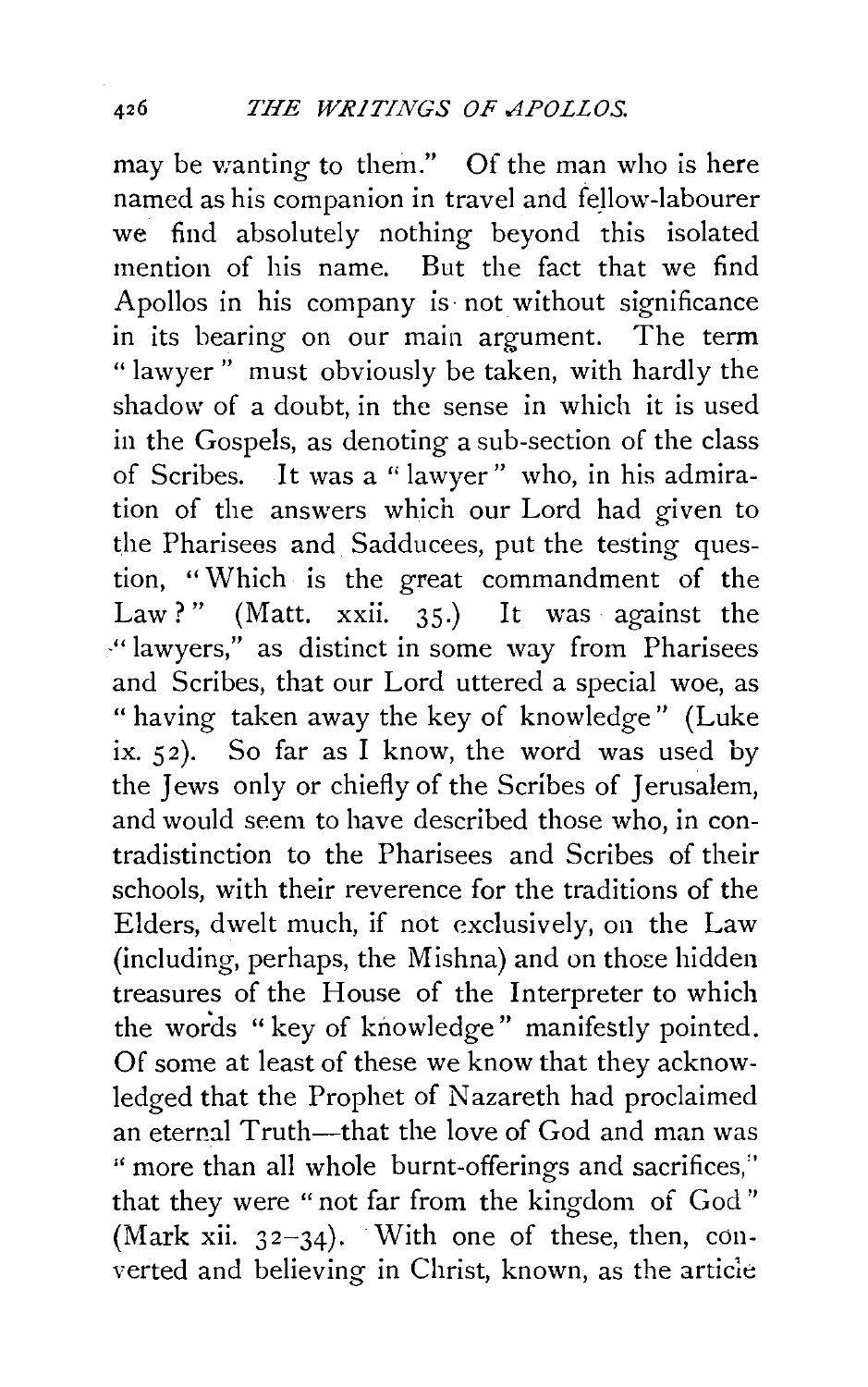seems to indicate, to the Christian community, we find Apollos associated, and the association could not have been without its influence on his teaching and his life. His Alexandrian training, with its slightly Hellenic tendencies, would be supplemented by the thoughts of one whose search into the inner meaning of the Law had been influenced by his daily contact with the Temple and its ritual,-who had learnt to see burnt-offerings and sacrifices in their relation, first to the eternal Law of Love, and next to the everlasting Sacrifice. Such an one, too, would be naturally in communication with the Hebrews, strictly so called, in the Churches of Palestine. That the two were found together in Crete, where the errors that prevailed were mainly Jewish fables and "commandments of men" (Tit. i. 14), propagated by men who acted "from a love of filthy lucre," whose "mind and conscience were defiled," who were much occupied in "genealogies and contentions and strivings about the law" (Tit. i.  $15$ ; iii. 9), and that they met with St. Paul's entire approval, is a proof that their teaching on these matters was entirely in accordance with his own. I find, then, here another missing link connecting the eloquent Jew of Alexandria with the Epistle to the Hebrews, and shewing how the scholar of Philo became in the fullest sense. of the word a "scribe well instructed unto the kingdom of heaven, bringing forth out of his treasure things new and old."

I do not wish to lay too much stress on the force of a conjunction, but I cannot refrain from calling attention to the words which follow the mention of Zenas and Apollos. "And let our's also learn to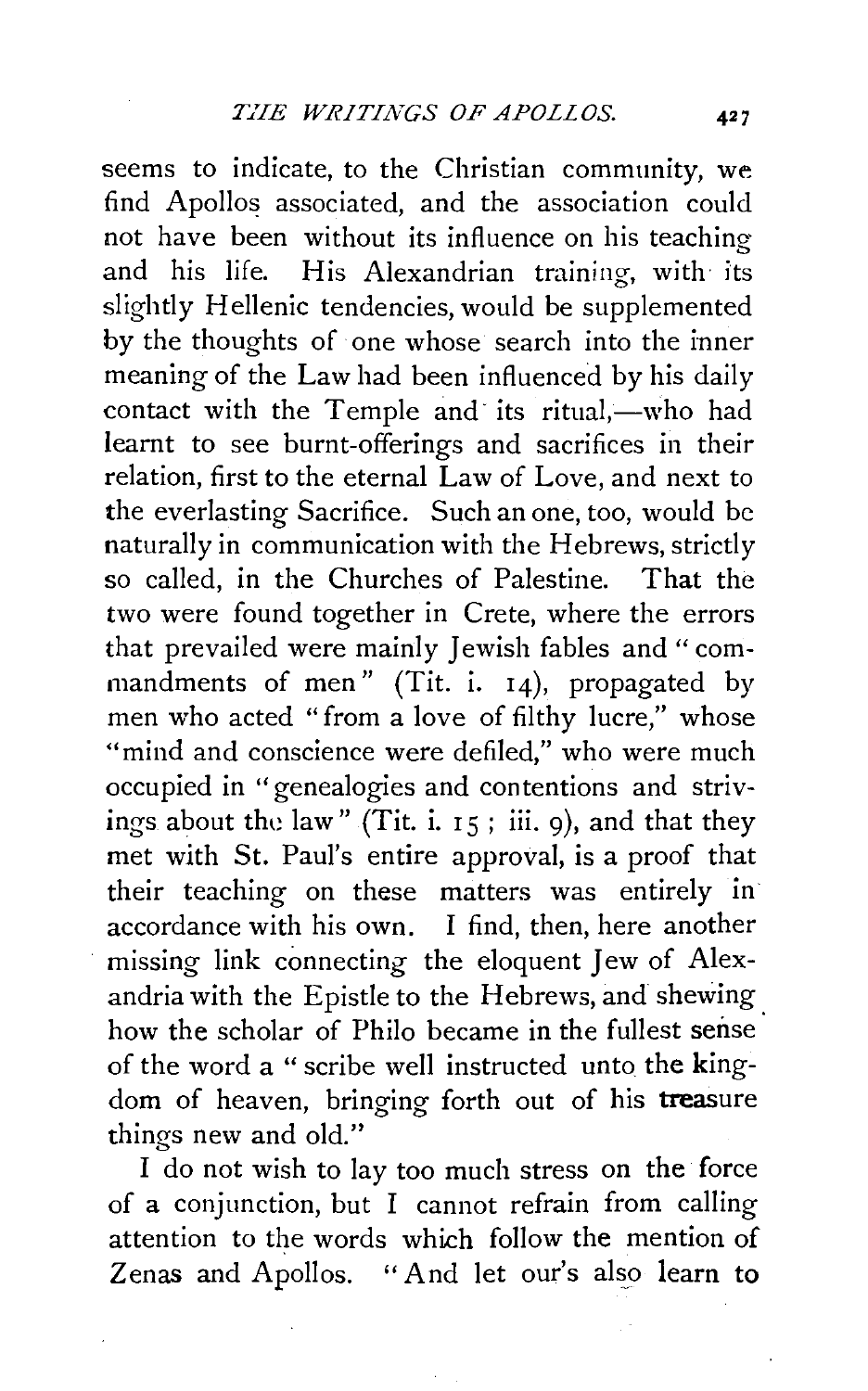maintain good works for necessary uses" (Tit. iii. 14). " *Our's also."* Does not this imply a reference to another community, suggested by these two names, as distinguished from those who looked to St. Paul as their guide and teacher? Are we not led to think of that community as leading a life like that of the Essenes and Therapeutæ, supplying their own simple wants by the labour of their own hands, and so becoming an example to other Christians to which St. Paul could point as worthy of imitation?

<sup>I</sup>3· What I have assumed to have been the previous history of the writer of the Epistle to the Hebrews will, in part, help us in dealing with the vexed question, Who were those Hebrews ? A discussion of the hypotheses which have been maintained by different commentators, that they were the Jews of Palestine at large, or of Cæsarea, or Alexandria, or Corinth, or Rome, would carry me beyond the limits to which I must now confine myself. I must be content with setting forth the conclusion. to which the phenomena of the case have led me, and which seems to me to include and explain them all.

The character and the earlier life of Apollos, being such as we have seen them to be, would, we may believe, lead him, in pursuance of that aim at selfeffacement of which I have already spoken, to avoid building again on St. Paul's foundation; to turn to regions in which the Apostle had not laboured; to address himself to those who were strangers at least to his personal teaching. The sympathies of such a man would be likely, on the other hand, to draw him to those whose experience had been in some measure like his own, who were in the various stages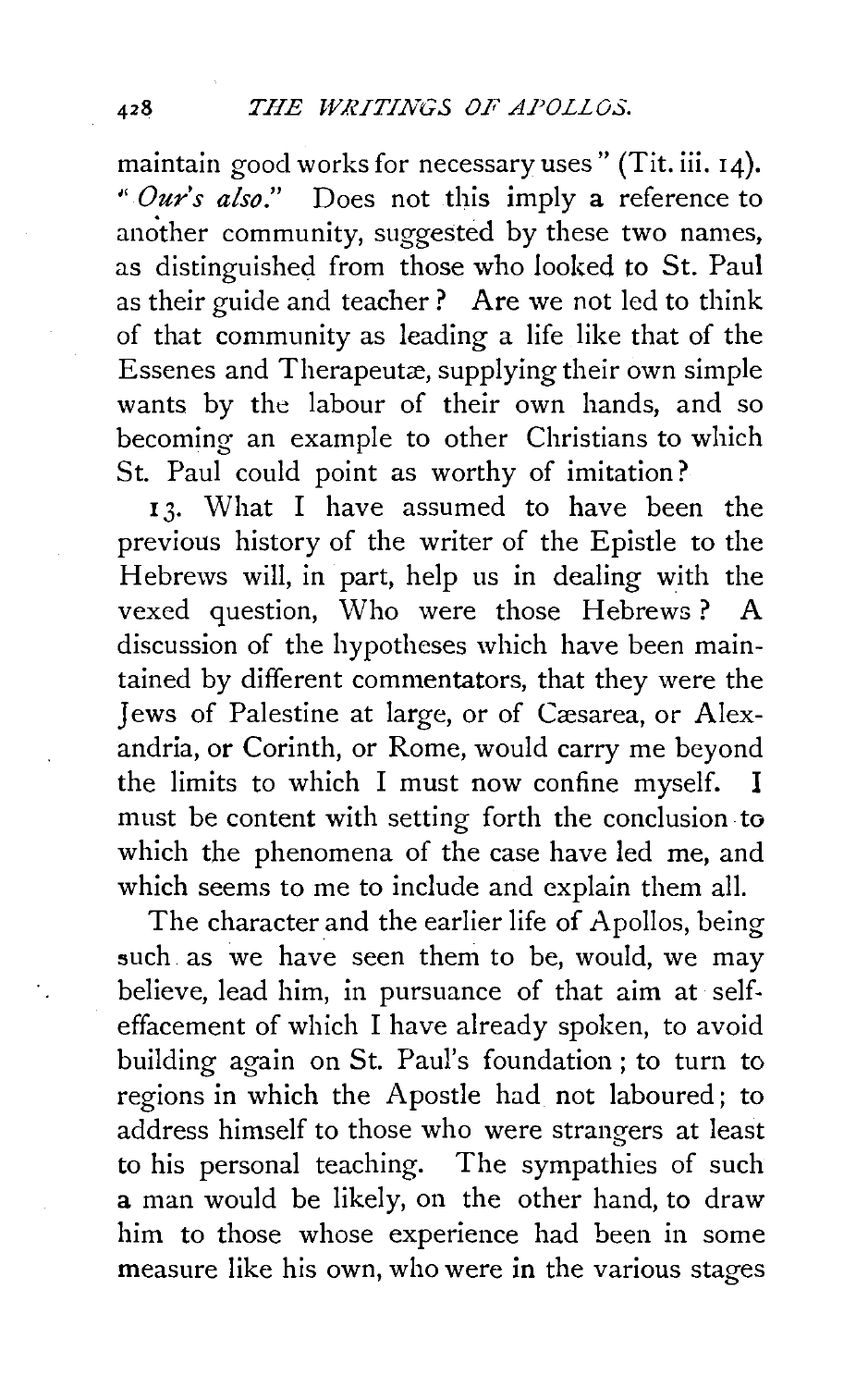of the path along which he himself had travelled, living as he once had lived. · I conceive the Hebrews, then, to whom the Epistle is addressed, to have been for the most part members of Essene or Therapeutic communities, wherever they were to be found, with special reference to that Egyptian society with which he himself had once probably been connected. It will be remembered that Philo describes the two communities in the same terms of praise, as leading lives after the same pattern ; that the word Essene, according to the most probable etymology, is identical with the word Therapeutae; that Eusebius speaks even of the Egyptian society that bore the latter name as consisting of Hebrews. *(H. E.,* ii.  $17.$ ) By a somewhat curious coincidence, he, assuming them to have been Christians, names the Epistle to the Hebrews as being one of the books to which their deeper study of Scripture would lead them to give special attention.

14. It will be seen, if I mistake not, that this hypothesis has at least the merit of throwing light on the main scope and argument of the Epistle and clearing up some of its peculiar difficulties. The stress laid in the opening section of it on the higher excellence of the name of the Christ as compared with the angels, has a special force if we think of it as addressed to those who, like the Essenes, were drifting towards Angelolatry, and dwelt on the names of the Angels with a mysterious awe (Josephus, B.  $\mathcal{F}$ . ii. 87). The list of the truths which the writer includes in the "first principles " of the doctrine of Christ, and of which it is remarkable that they do not contain one specifically Christian dogma-that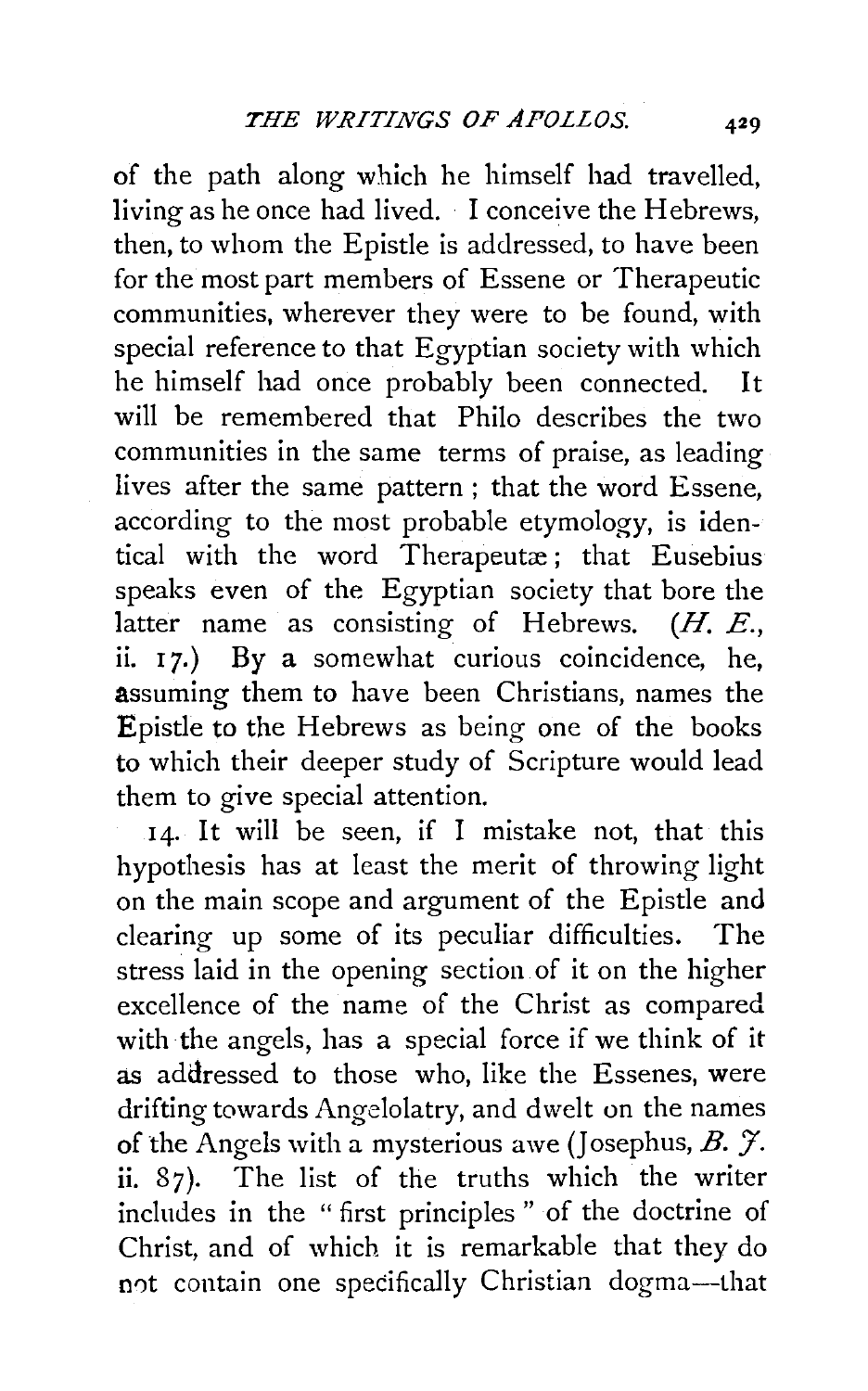they begin with repentance and faith, not towards Christ, but towards God,—and then pass on, not to the doctrine of baptism in the definitely Christian sense, but to a doctrine of ablutions ( $\beta a\pi\tau\iota\sigma\mu\omega v$ ), including both Jewish lustrations and such a rite as that which the Baptist administered, is just such as would obtain in a community of Therapeutæ accustomed to manifold washings, who had so far entered into the way of the Lord and been baptized with John's baptism. The sharp tone of reproof in which the writer speaks is natural if he is addressing a society who had laid that foundation many years before, and had hardly yet got beyond it, even though they had learnt to call themselves disciples of the Crucified. So, too, the earnest exhortation that those to whom the Epistle was addressed should hold fast their profession, having their "hearts sprinkled from an evil conscience and their bodies washed with pure water" (Heb. x. 22), while it admits a possible reference to baptism, seems to find a far more natural explanation when we connect it with the practice that prevailed among Essene. communities (a practice which they had no reason to abandon on becoming Christians) of bathing every day before they met together for prayer and praise (] osephus, *!.c.).* So, too, the stress laid on the duty of obedience to governors and rulers, of a loving remembrance of rulers who had passed away (Heb. xiii.  $7, 17$ ), though applicable to all Christian societies, has a special force, if we think of the writer as speaking to men living under the same roof, a band of brothers governed by one head. The precepts, " Let marriage be honourable in all things and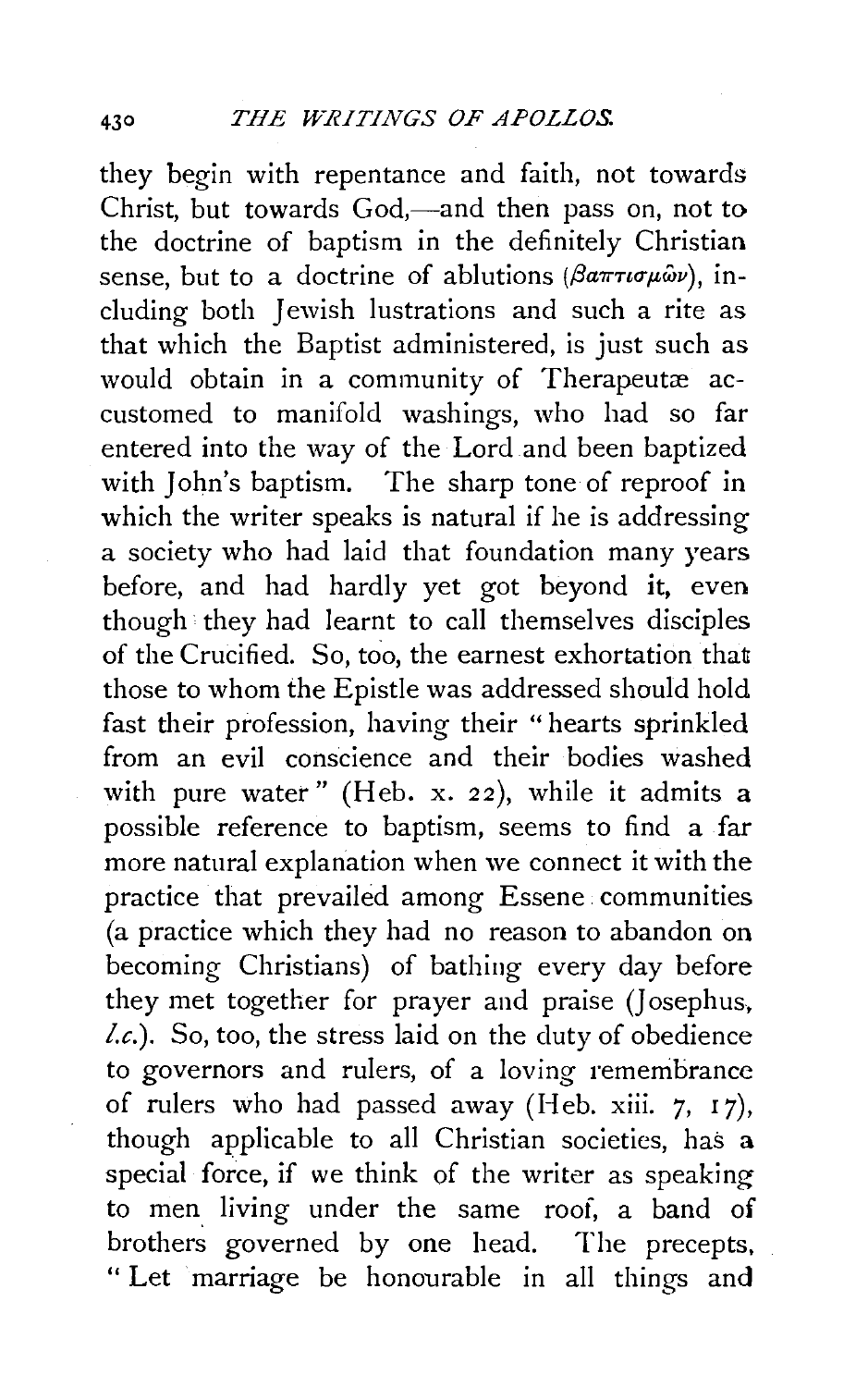the bed undefilcd" (obviously the right rendering of the words), and " Let your mode of life be free from the love of money," and " Be not forgetful to entertain strangers" (Heb. xiii. 1-4), are altogether adapted to those who lived as the Essenes and Therapeutæ did, either in absolute chastity or in the strictest married purity, and who counted nothing that they earned their own, but had all things in common. The danger to which such societies were liable in time of persecution was that of falling back upon the simple monastic life in the strict sense of the word-a life of absolute isolation-and therefore they needed the injunction not "to forsake the assembling of themselves together" (Heb. x. 25), to maintain the  $\pi a \rho \rho \eta \sigma \alpha$ , which was so characteristic of the writer of the Epistle himself (Acts xviii. 26; Heb. iii. 6; iv- $16$ ; x. 19, 35). Lastly, in the catalogue of theunnamed sufferers and heroes of faith with which. the eleventh Chapter ends, we may surely see a. reference not only to the Maccabean martyrs or to· legends that had gathered round the history of the· Old Testament, but to the more recent outrages,. almost unparalleled in their atrocity, to which the Jews had been exposed at Alexandria in the time of Caligula, and from which we cannot imagine the Therapeutæ, whether Jewish or Christian, to have: been altogether exempt, even though those who survived, and whom the writer addressed, had not suffered more than the "spoiling of their goods" (Heb. x. 36). Taking the best established reading of the words which follow ( $\sigma v$ ve $\pi a \theta \eta \sigma a \tau \epsilon \tau o \delta s$  δεσμίοιs), we may well think of them as shewing their sym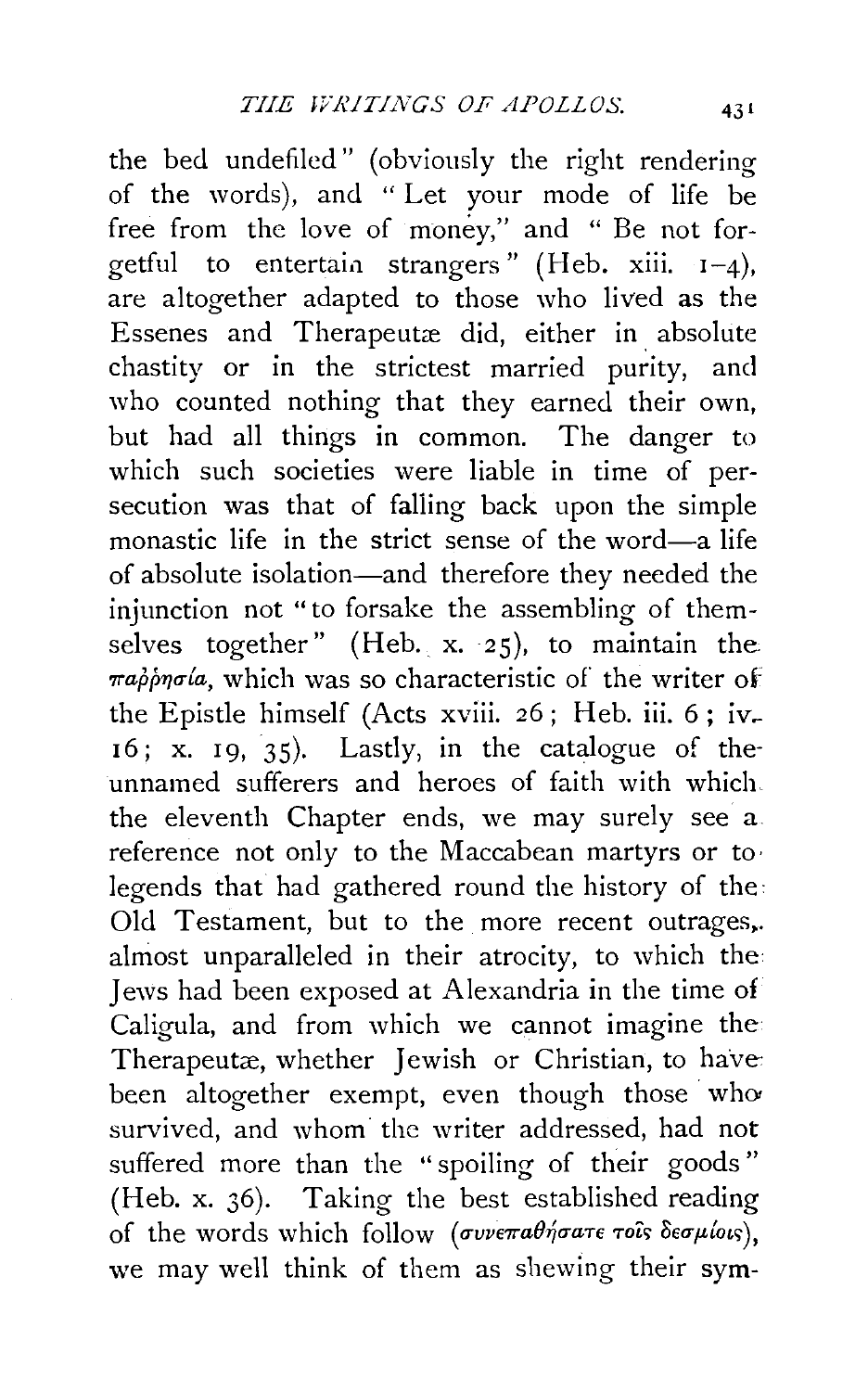pathy with those who had been prisoners during that persecution.

15. It would require a separate paper to shew fully how the whole argument of the Epistle, in like manner, while full of meaning and interest for all Hebrews and all Christians, becomes at every step more intelligible, if we think of it as addressed to those who, though earnest, pure, devout, had not yet attained to a clear view of the relation of the new Covenant to the old, and who were already familiar with a system of interpretation so far-reaching in its allegories that those given by the writer would seem plain and natural. The earnest calls to repentance, or rather to avoiding the sins which make a second repentance, such as they had once passed through, impossible, would come with a special force from one who had commenced his work as a preacher by reproducing the message of the Baptist. The numerous coincidences between the phraseology of the Epistle and that of Philo, which have been already pointed out, and which were almost the first phenomena that suggested the authorship of Apollos, acquire a new significance if we think of it as addressed to those to whom the writings of Philo had been of old familiar, who would welcome each familiar word and turn of thought, to whom even such phrases as "the high-priest of our profession" (δ άρχιερεύς της δμολογίας, iii. 1), and "looking unto Jesus" (*apopowres els 'Ingovy*, xii. 2 - in Philo, aπόβλεψας είς 'Iησούν, of the historical Joshua), would bring back the memories of an earlier stage in their religious life. The very survey of the history of Israel. to bring- out, as by a complete induction. the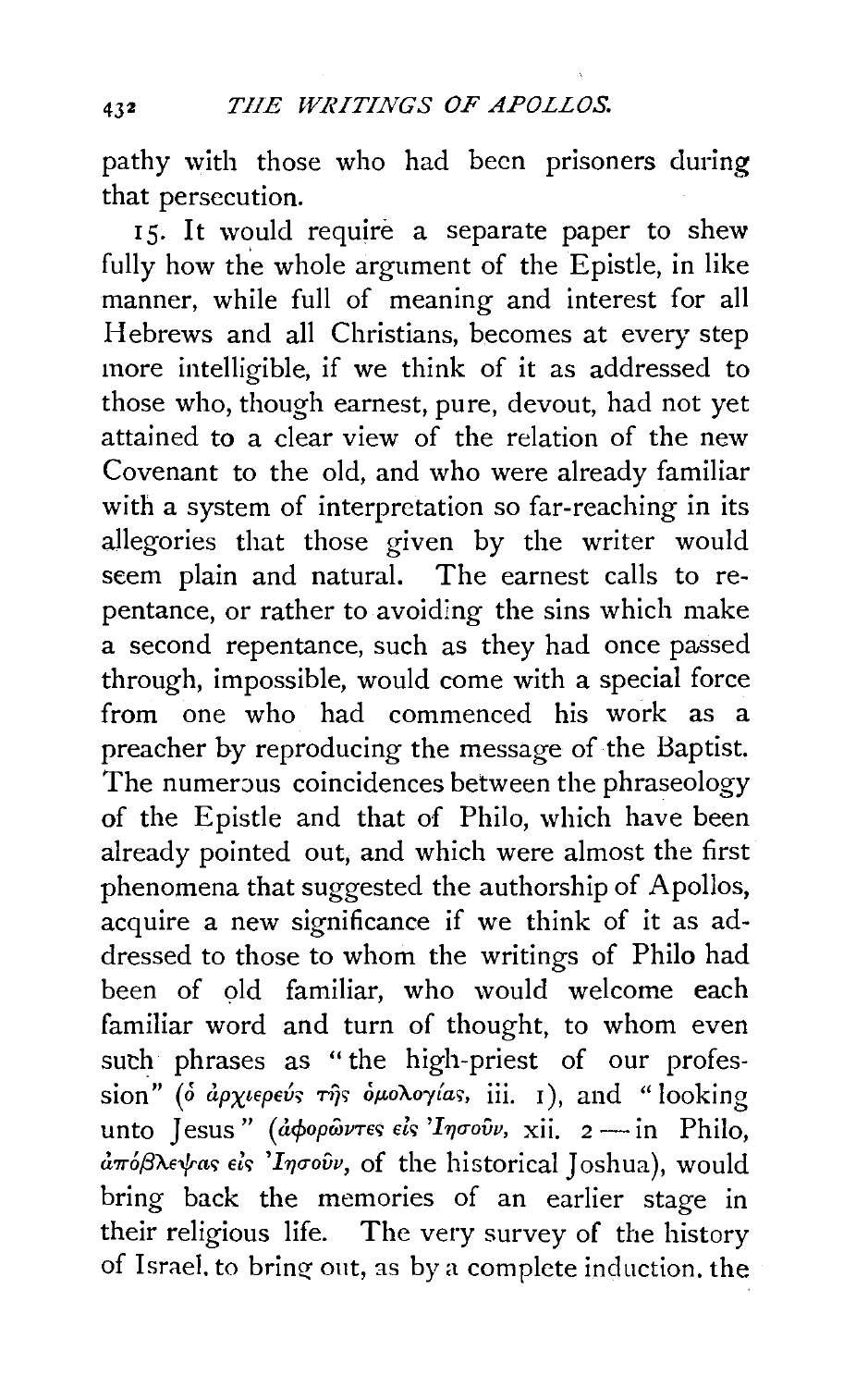true nature of the faith by which a man is justified, would have a special interest and force with those who· had already travelled. along the path of that history under the guidance of Philo's writings, or under the personal teaching of the writer of the Book of Wisdom.

16. I may add, lest I should be thought to have passed over evidence more or less material, that I have purposely refrained from what might have been adduced in support of the position I have maintained, the assumption, *£.e,,* that the description of the Tabernacle (in Chap. ix), apparently at variance with Old Testament descriptions both of the Tabernacle and Temple, might be explained by supposing the writer to have drawn from his recollection of the rival temple erected by the Egyptian Jews at Leontopolis. Much as my case would have been strengthened. had I been able to adduce that coincidence, and high as is the authority which might be cited on its behalf, I cannot say that I think there is sufficient evidence to justify me in laying any stress on it. The history of that strange episode of the Leontopolis temple has never yet been satisfactorily written, and, as far as I know, there are no adequate materials for writing it ; and we know too little of its structure or ritual, or of its relation to the life of devout Jews in Alexandria or elsewhere, to be able to speak of it with any certainty. For a like reason, too, I lay no stress on the conjectural identification of the "Epistola ad Alexandrinos," mentioned in the Muratorian Fragment, with the Epistle to the Hebrews, though it would in part confirm my argument. That Epistle is described in the Fragment as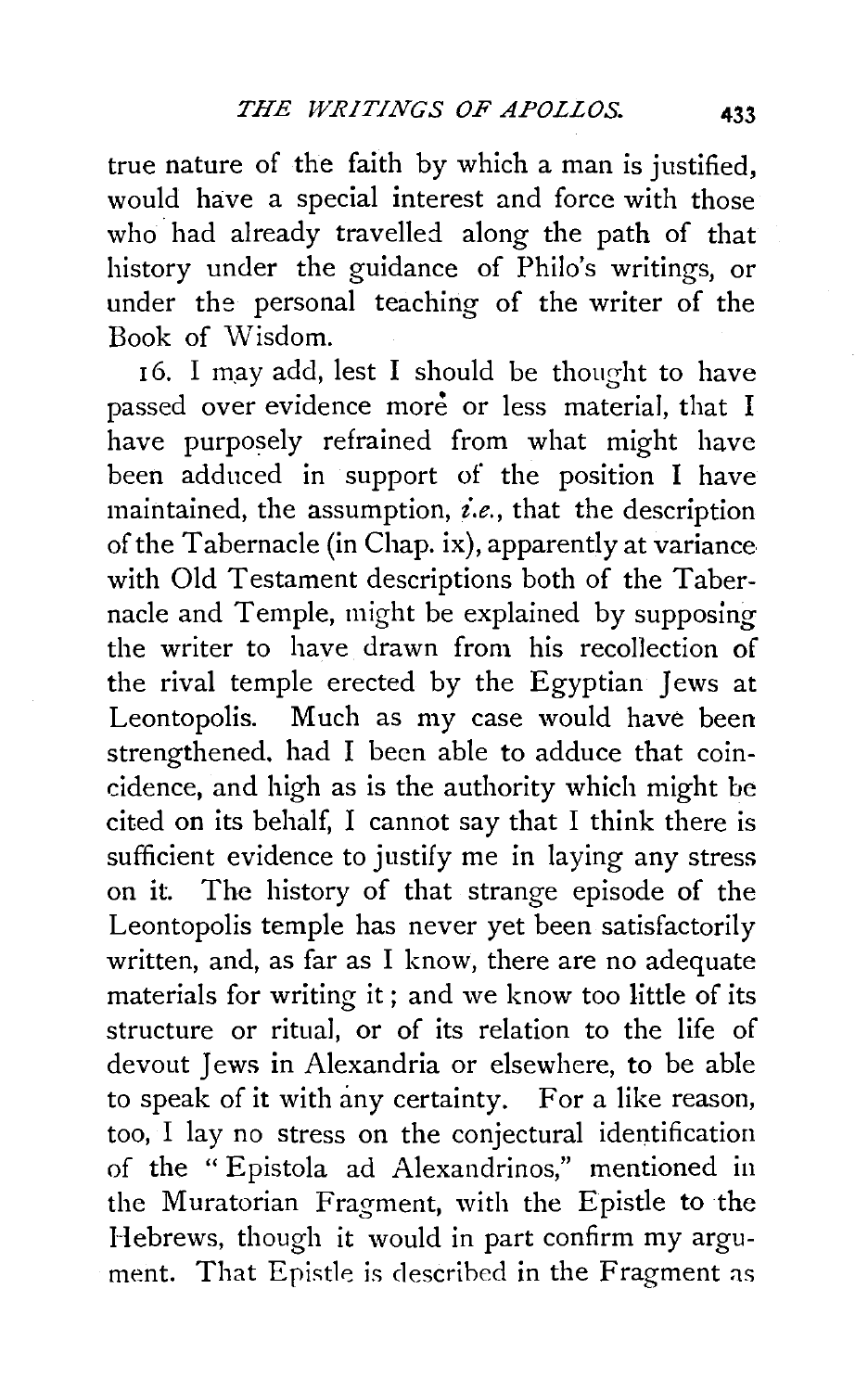" Paulino nomine ficta," and must therefore have differed from the Epistle to the Hebrews in bearing the Apostle's name. It is said to have been written to support the heresy of Marcion; and the whole tenor of the Epistle to the Hebrews is against that heresy. If I were to venture on the region of pure conjecture, I should be disposed to surmise that the Epistle which I assign to Apollos had found its way into circulation among the Christians of. Alexandria, and, being anonymous, had been ascribed by some to the Apostle with whose teaching it was in substantial agreement, and that the apocryphal Epistle of St. Paul to the Alexandrians was a device of the Marcionist party to counteract its influence.

17. Having thus set aside the broken reeds on which I do not care to lean, I will ask leave to add one or two elements of evidence of more or less weight which have come before me since my former paper was in type. (r) We have seen that Clement of Rome is the first writer who quotes either the Wisdom of Solomon or the Epistle to the Hebrews, and that he quotes from both, in the same way, as writings with which he was familiar, but to which he does not ascribe any apostolic or inspired authority. They do' not as yet stand with him on the level of Scripture. I note in connection with this that it was in the Church of Rome, where we find thus the first trace of the Epistle to the Hebrews, that we also find the steadiest reluctance to admit its Pauline authorship, as though there was some traditional know ledge, though the author was not known, that it was not by the Apostle. (2) As Clement of Rome quotes from both books, so also does his